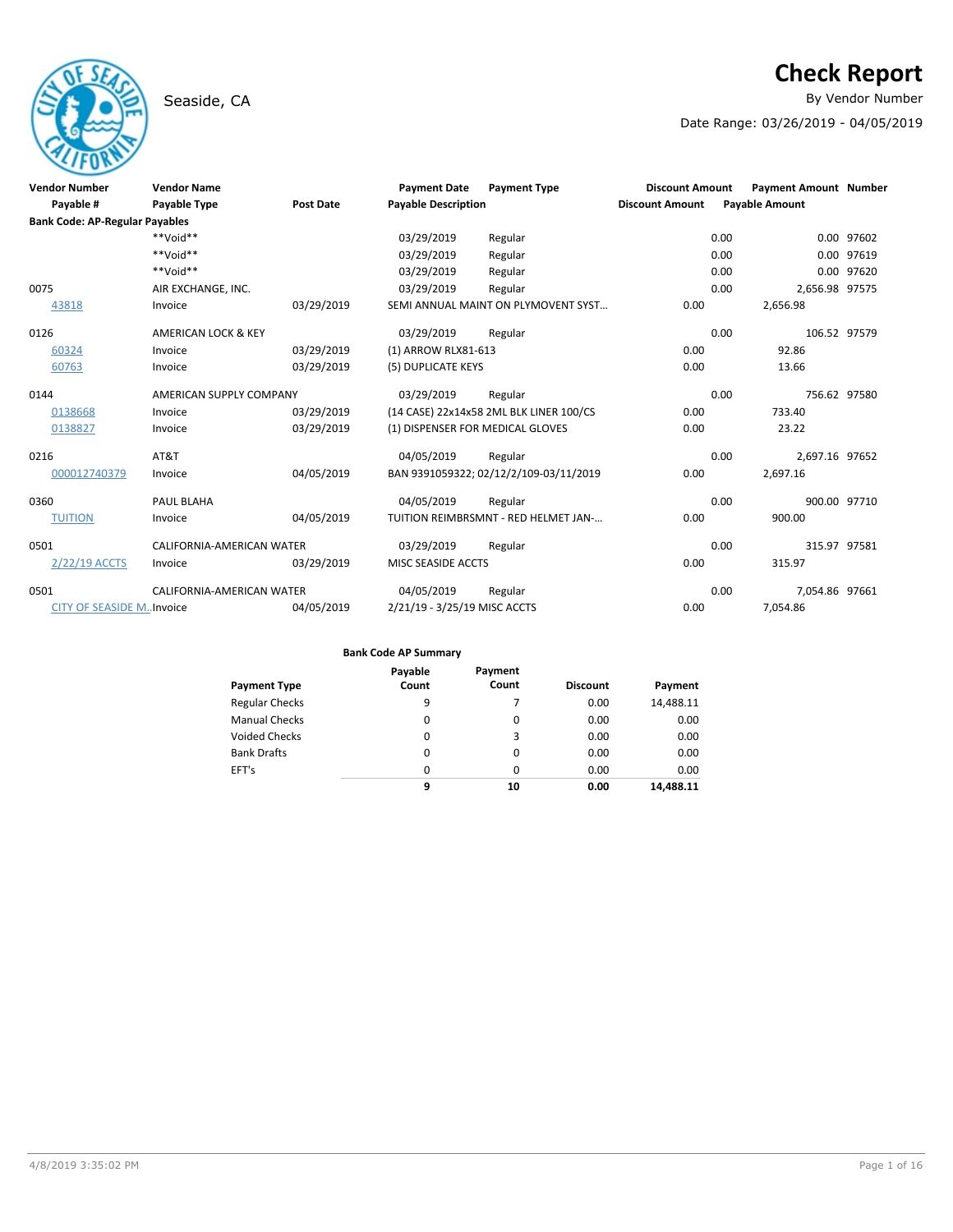| <b>Vendor Number</b>                  | <b>Vendor Name</b>          |                  | <b>Payment Date</b>        | <b>Payment Type</b> | <b>Discount Amount</b> |      | <b>Payment Amount Number</b> |                    |
|---------------------------------------|-----------------------------|------------------|----------------------------|---------------------|------------------------|------|------------------------------|--------------------|
| Payable #                             | Payable Type                | <b>Post Date</b> | <b>Payable Description</b> |                     | <b>Discount Amount</b> |      | <b>Payable Amount</b>        |                    |
| <b>Bank Code: PY-Payroll Payables</b> |                             |                  |                            |                     |                        |      |                              |                    |
| 0530                                  | CA. STATE DISBURSEMENT UNIT |                  | 03/28/2019                 | <b>Bank Draft</b>   |                        | 0.00 |                              | 142.61 H4SP3B16657 |
| <b>INV0003115</b>                     | Invoice                     | 03/28/2019       | CASE NO: 200000000125769   |                     | 0.00                   |      | 142.61                       |                    |
| 0530                                  | CA. STATE DISBURSEMENT UNIT |                  | 03/28/2019                 | <b>Bank Draft</b>   |                        | 0.00 | 299.07                       | H4SP3B16657        |
| <b>INV0003112</b>                     | Invoice                     | 03/28/2019       | CASE NO.: 0530033626-01    |                     | 0.00                   |      | 299.07                       |                    |
| 0530                                  | CA. STATE DISBURSEMENT UNIT |                  | 03/28/2019                 | <b>Bank Draft</b>   |                        | 0.00 |                              | 999.91 H4SP3B16657 |
| <b>INV0003113</b>                     | Invoice                     | 03/28/2019       | CASE NO.: 200000001441634  |                     | 0.00                   |      | 999.91                       |                    |
| 0530                                  | CA. STATE DISBURSEMENT UNIT |                  | 03/28/2019                 | <b>Bank Draft</b>   |                        | 0.00 |                              | 321.69 H4SP3B16657 |
| INV0003116                            | Invoice                     | 03/28/2019       | CASE NO.: 200000001549267  |                     | 0.00                   |      | 321.69                       |                    |

### **Bank Code PY Summary**

|                       | Payable  | Payment        |                 |          |
|-----------------------|----------|----------------|-----------------|----------|
| <b>Payment Type</b>   | Count    | Count          | <b>Discount</b> | Payment  |
| <b>Regular Checks</b> | 0        | $\Omega$       | 0.00            | 0.00     |
| <b>Manual Checks</b>  | 0        | 0              | 0.00            | 0.00     |
| <b>Voided Checks</b>  | $\Omega$ | $\Omega$       | 0.00            | 0.00     |
| <b>Bank Drafts</b>    | 4        | $\overline{4}$ | 0.00            | 1,763.28 |
| EFT's                 | $\Omega$ | $\Omega$       | 0.00            | 0.00     |
|                       | 4        | 4              | 0.00            | 1,763.28 |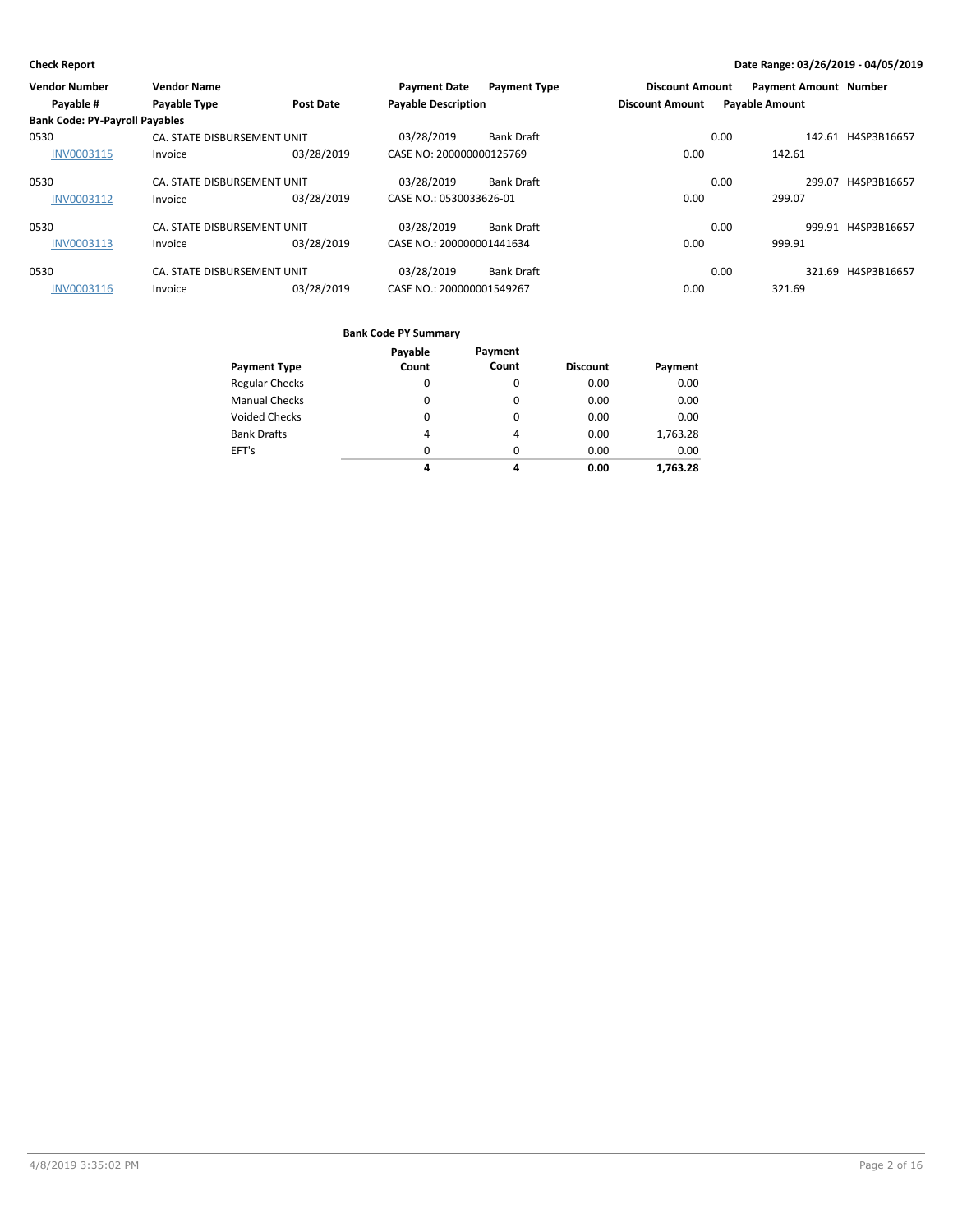| <b>Vendor Number</b>                  | <b>Vendor Name</b>                |                  | <b>Payment Date</b>              | <b>Payment Type</b>                       | <b>Discount Amount</b> |      | <b>Payment Amount Number</b> |             |
|---------------------------------------|-----------------------------------|------------------|----------------------------------|-------------------------------------------|------------------------|------|------------------------------|-------------|
| Payable #                             | Payable Type                      | <b>Post Date</b> | <b>Payable Description</b>       |                                           | <b>Discount Amount</b> |      | <b>Payable Amount</b>        |             |
| <b>Bank Code: AP-Regular Payables</b> |                                   |                  |                                  |                                           |                        |      |                              |             |
| 0701                                  | CHEVRON AND TEXACO                |                  | 03/29/2019                       | Regular                                   |                        | 0.00 |                              | 44.55 97582 |
| 687639                                | Invoice                           | 03/29/2019       |                                  | 2/22/19-3/21/19 - GAS FOR SEASIDE POLICE  | 0.00                   |      | 44.55                        |             |
| 0759                                  | MONTEREY CO. WEEKLY CLASSIFIEDS   |                  | 03/29/2019                       | Regular                                   |                        | 0.00 | 776.94 97622                 |             |
| 230-091801-00007 Invoice              |                                   | 03/29/2019       |                                  | PUBLIC HEARING NOTICE UP-18-09/UP-19-06   | 0.00                   |      | 146.03                       |             |
| 231-091801-00007 Invoice              |                                   | 03/28/2019       |                                  | LEGAL NOTICE - MINOR USE PERMIT 18-12     | 0.00                   |      | 95.03                        |             |
| 232-091801-00007 Invoice              |                                   | 03/29/2019       | USE PERMIT 18-08                 |                                           | 0.00                   |      | 108.60                       |             |
| 235-091801-00007 Invoice              |                                   | 03/29/2019       | LEGAL NOTICE UP-19-01 / UP-19-02 |                                           | 0.00                   |      | 108.68                       |             |
| 34-042302-00013                       | Invoice                           | 03/29/2019       |                                  | NOTICE OF ANNUAL PLANNING/COMM WO         | 0.00                   |      | 318.60                       |             |
| 0759                                  | MONTEREY CO. WEEKLY CLASSIFIEDS   |                  | 04/05/2019                       | Regular                                   |                        | 0.00 | 1,984.26 97699               |             |
| 02/14/19CCSEA.                        | Invoice                           | 04/05/2019       |                                  | REMAINING BALANCE DUE FOR INVOICE         | 0.00                   |      | 266.00                       |             |
| 03/15/19CCSEA                         | Invoice                           | 04/05/2019       | WEDDING GUIDE MAGAZINE           |                                           | 0.00                   |      | 768.00                       |             |
| 35-042302-00013                       | Invoice                           | 04/05/2019       |                                  | NOTICE OF PUB. RVW - 2019-2020 ANNUAL     | 0.00                   |      | 407.25                       |             |
| 36-042302-00013                       | Invoice                           | 04/05/2019       |                                  | NOTICE OF PUB. RVW - FAIR HOUSING CHOI    | 0.00                   |      | 149.33                       |             |
| 37-042302-00013                       | Invoice                           | 04/05/2019       |                                  | NOTICE OF PUB. RVW FAIR HOUSING CHOICE    | 0.00                   |      | 162.90                       |             |
| 4-041602-00003                        | Invoice                           | 04/05/2019       |                                  | NOTICE INVITING BIDS - STORM DRAIN GRA    | 0.00                   |      | 230.78                       |             |
| 0791                                  | COMMUNITY PARTNERSHIP FOR YOUTH   |                  | 04/05/2019                       | Regular                                   |                        | 0.00 | 1,438.14 97665               |             |
| <b>MAR 2019</b>                       | Invoice                           | 04/05/2019       |                                  | MARCH 2019-CAL VIP GRANT - COLTON MID     | 0.00                   |      | 1,438.14                     |             |
| 0888                                  | CRISTANDO HOUSE, INC.             |                  | 04/05/2019                       | Regular                                   |                        | 0.00 | 284.00 97667                 |             |
| 31002                                 | Invoice                           | 04/05/2019       |                                  | JUSTIN PASCONE - POST AND STC SUPV UPD    | 0.00                   |      | 284.00                       |             |
| 0922                                  | <b>CYPRESS COAST FORD-LINCOLN</b> |                  | 03/29/2019                       | Regular                                   |                        | 0.00 | 1,981.49 97585               |             |
| 340051                                | Invoice                           | 03/29/2019       |                                  | TAG #T3276 - 2014 FORD EXPLORER LIC # 14  | 0.00                   |      | 1,361.80                     |             |
| 340085                                | Invoice                           | 03/29/2019       |                                  | TAG #T3281 - 2006 FORD CROWN VICTORIA     | 0.00                   |      | 75.00                        |             |
|                                       |                                   | 03/29/2019       |                                  | TAG #T7049 - 2017 FORD F550 - LIC #13470  | 0.00                   |      | 169.69                       |             |
| 340109                                | Invoice                           |                  |                                  |                                           |                        |      |                              |             |
| 340118                                | Invoice                           | 03/29/2019       |                                  | TAG #T3288 - 2007 FORD CROWN VICTORIA     | 0.00                   |      | 75.00                        |             |
| 340177                                | Invoice                           | 03/29/2019       |                                  | TAG #T3301 - 2014 FORD EXPLORER LIC #13   | 0.00                   |      | 75.00                        |             |
| 340242                                | Invoice                           | 03/29/2019       |                                  | TAG #T3316 - 2015 FORD EXPLORER LIC #14   | 0.00                   |      | 75.00                        |             |
| 340280                                | Invoice                           | 03/29/2019       | TAG #T3326 - 2015 FORD EXPLORER  |                                           | 0.00                   |      | 75.00                        |             |
| 340305                                | Invoice                           | 03/29/2019       |                                  | TAG #T3329 - 2006 FORD CROWN VICTORIA     | 0.00                   |      | 75.00                        |             |
| 0922                                  | <b>CYPRESS COAST FORD-LINCOLN</b> |                  | 04/05/2019                       | Regular                                   |                        | 0.00 | 1,555.66 97668               |             |
| 340348                                | Invoice                           | 04/05/2019       |                                  | TAG #T3337; 2014 FORD EXPLORER LIC #137   | 0.00                   |      | 75.00                        |             |
| 340369                                | Invoice                           | 04/05/2019       | TAG #T3343; 2015 FORD EXPLORER   |                                           | 0.00                   |      | 75.00                        |             |
| 340535                                | Invoice                           | 04/05/2019       |                                  | TAG #T3365; 2006 FORD CROWN VICTORIA L    | 0.00                   |      | 75.00                        |             |
| 340601                                | Invoice                           | 04/05/2019       | TAG #T3382; 2006 FORD E350 VAN   |                                           | 0.00                   |      | 1,330.66                     |             |
| 0954                                  | DAVE'S REPAIR SERVICE             |                  | 03/29/2019                       | Regular                                   |                        | 0.00 | 822.46 97586                 |             |
| <u>29118</u>                          | Invoice                           | 03/29/2019       |                                  | (1) GASBOY DRIVE & REGISTER ASSY / 9120   | 0.00                   |      | 822.46                       |             |
| 0981                                  | DEL MAR FRENCH LAUNDRY, INC.      |                  | 03/29/2019                       | Regular                                   |                        | 0.00 | 156.00 97588                 |             |
| 03/15/2019                            | Invoice                           | 03/29/2019       |                                  | RECREATION DEPT - 24 TABLE CLOTHS         | 0.00                   |      | 156.00                       |             |
| 1090                                  | PARTSMASTER                       |                  | 04/05/2019                       | Regular                                   |                        | 0.00 |                              | 61.47 97709 |
| 23396140                              | Invoice                           | 04/05/2019       | (1) POWER JAW MINI MASTER        |                                           | 0.00                   |      | 61.47                        |             |
|                                       |                                   |                  |                                  |                                           |                        |      |                              |             |
| 1152                                  | ENTENMANN-ROVIN COMPANY           |                  | 04/05/2019                       | Regular                                   |                        | 0.00 | 164.29 97670                 |             |
| 0142301-IN                            | Invoice                           | 04/05/2019       |                                  | (1) SEASIDE PD FLAT BADGE, (1) PLAIN LEAT | 0.00                   |      | 164.29                       |             |
| 1188                                  | FERGUSON ENTERPRISES INC #686     |                  | 03/29/2019                       | Regular                                   |                        | 0.00 |                              | 64.43 97593 |
| 6549458                               | Invoice                           | 03/29/2019       |                                  | (2) BARSTOCK FACE BUSH, (2) GALV STL HEX  | 0.00                   |      | 23.20                        |             |
| 6556657                               | Invoice                           | 03/29/2019       | (2) DELTA LEV HDL REP KIT        |                                           | 0.00                   |      | 41.23                        |             |
| 1188                                  | FERGUSON ENTERPRISES INC #686     |                  | 04/05/2019                       | Regular                                   |                        | 0.00 | 838.87 97674                 |             |
| 6554682                               | Invoice                           | 04/05/2019       |                                  | (3) WSO URN 1/2, (3) URN DIAPH KIT, (3) W | 0.00                   |      | 838.87                       |             |
| 1224                                  | <b>FIRST ALARM</b>                |                  | 03/29/2019                       | Regular                                   |                        | 0.00 | 458.31 97594                 |             |
| 459067                                | Invoice                           | 03/29/2019       |                                  | 656 BROADWAY AVE - 4/1/19-6/30/19 MON     | 0.00                   |      | 219.00                       |             |
| 461095                                | Invoice                           | 03/29/2019       | 986 HILBY AVE - 4/1/19-6/30/19   |                                           | 0.00                   |      | 239.31                       |             |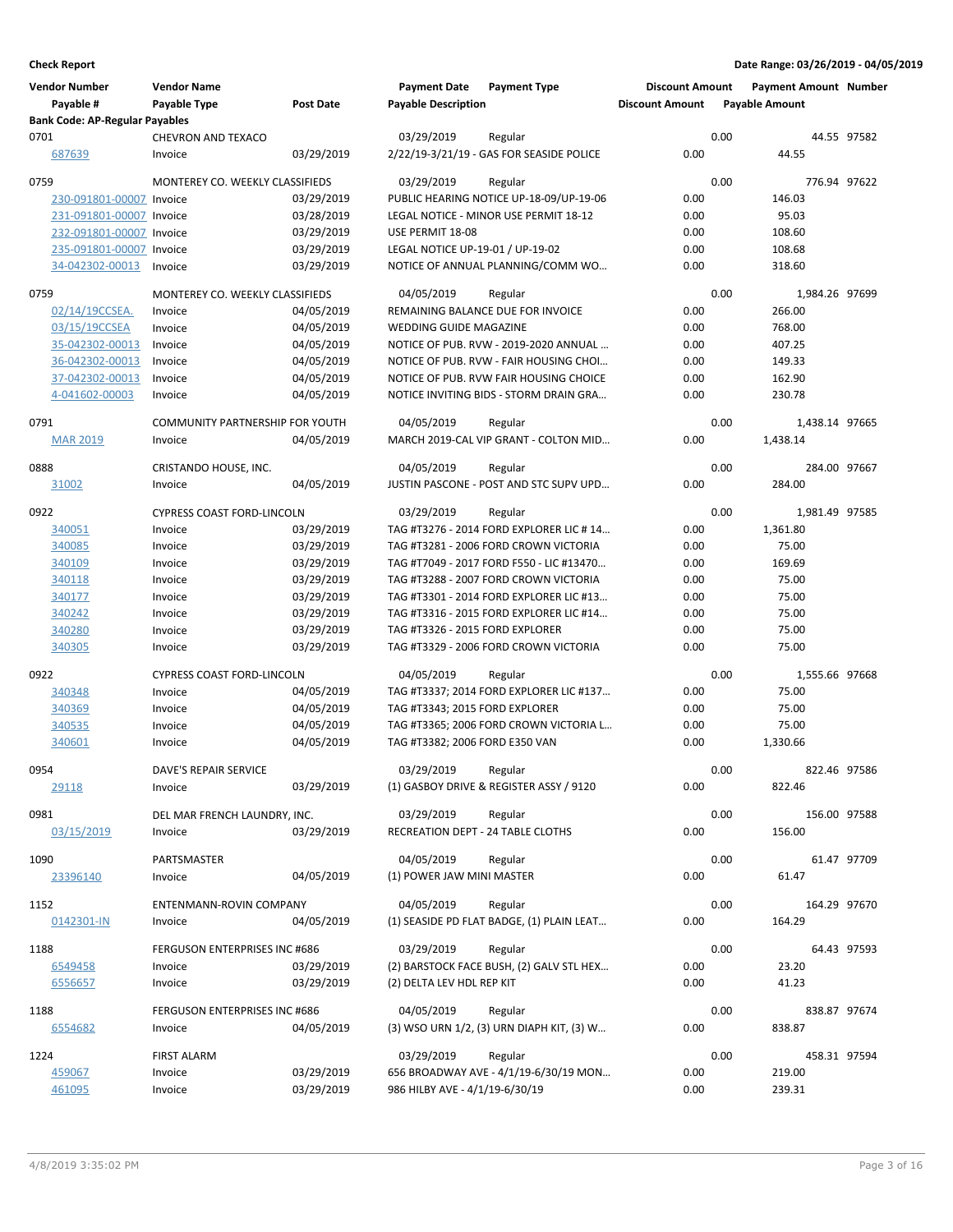| <b>Vendor Number</b> | <b>Vendor Name</b>                   |                          | <b>Payment Date</b>                            | <b>Payment Type</b>                        | <b>Discount Amount</b> |      | <b>Payment Amount Number</b> |              |
|----------------------|--------------------------------------|--------------------------|------------------------------------------------|--------------------------------------------|------------------------|------|------------------------------|--------------|
| Payable #            | Payable Type                         | <b>Post Date</b>         | <b>Payable Description</b>                     |                                            | <b>Discount Amount</b> |      | <b>Payable Amount</b>        |              |
| 1334                 | JOHN C GEMMA                         |                          | 04/05/2019                                     | Regular                                    |                        | 0.00 | 8,208.00 97684               |              |
| CS1904               | Invoice                              | 04/05/2019               |                                                | (11) VMware Horizon, (1) VMware Essentials | 0.00                   |      | 8,208.00                     |              |
| 1392                 | <b>GRANITE ROCK COMPANY</b>          |                          | 03/29/2019                                     | Regular                                    |                        | 0.00 |                              | 651.27 97597 |
| 1159090              | Credit Memo                          | 03/29/2019               | TICKET #638343 - CREDIT MEMO                   |                                            | 0.00                   |      | $-50.26$                     |              |
| 1159744              | Invoice                              | 03/29/2019               |                                                | POT HOLE REPAIR - ASPHALT AND AGGREGA      | 0.00                   |      | 631.17                       |              |
| 1160069              | Invoice                              | 03/29/2019               | TICKET #'S 638257 / 638335                     |                                            | 0.00                   |      | 70.36                        |              |
| 1392                 | <b>GRANITE ROCK COMPANY</b>          |                          | 04/05/2019                                     | Regular                                    |                        | 0.00 |                              | 526.51 97676 |
| 1160734              | Invoice                              | 04/05/2019               | <b>TICKET #639045</b>                          |                                            | 0.00                   |      | 35.13                        |              |
| 1161059              | Invoice                              | 04/05/2019               |                                                | ASPHALT AND AGGREGATE FOR POT HOLE R       | 0.00                   |      | 425.76                       |              |
| 1161264              | Invoice                              | 04/05/2019               | <b>TICKET #638986</b>                          |                                            | 0.00                   |      | 65.62                        |              |
| 1392                 | <b>GRANITE ROCK COMPANY</b>          |                          | 04/05/2019                                     | Regular                                    |                        | 0.00 | 466,689.70 97677             |              |
| $\overline{2}$       | Invoice                              | 04/05/2019               |                                                | APPL 2/DAVID CUTINO PARK PH I / JOB #6482  | 0.00                   |      | 466,689.70                   |              |
| 1483                 | BROWNSTEIN HYATT FARBER SCHRECK, LLP |                          | 04/05/2019                                     | Regular                                    |                        | 0.00 | 592.20 97659                 |              |
| 753356               | Invoice                              | 04/05/2019               |                                                | FEB 2019 - WATERMASTER - SEASIDE BASIN     | 0.00                   |      | 592.20                       |              |
| 1494                 | HD SUPPLY FACILITIES MAINTENANCE     |                          | 04/05/2019                                     | Regular                                    |                        | 0.00 |                              | 529.75 97680 |
| 1807066764           | Credit Memo                          | 03/04/2019               | CREDIT MEMO - A/R CASH                         |                                            | 0.00                   |      | $-6.79$                      |              |
| 9171145822           | Invoice                              | 04/05/2019               | MISC SUPPLIES - 3/27/19                        |                                            | 0.00                   |      | 340.39                       |              |
| 9171264344           | Invoice                              | 04/05/2019               | (1) CAST IRON SUMP PUMP                        |                                            | 0.00                   |      | 196.15                       |              |
| 1561                 | HOME DEPOT CREDIT SERVICES           |                          | 03/29/2019                                     | Regular                                    |                        | 0.00 | 1,006.09 97601               |              |
| 1012447              | Invoice                              | 03/29/2019               | <b>SEASIDELIB SUPPLIES</b>                     |                                            | 0.00                   |      | 8.46                         |              |
| 12600                | Invoice                              | 03/29/2019               | POMA SUPPLIES                                  |                                            | 0.00                   |      | 31.66                        |              |
| 12601                | Invoice                              | 03/29/2019               | POMA SUPPLIES                                  |                                            | 0.00                   |      | 65.52                        |              |
| 134816               | Invoice                              | 03/29/2019               | POMA SUPPLIES                                  |                                            | 0.00                   |      | 6.36                         |              |
| 141920               | Invoice                              | 03/29/2019               | TRUCK619 SUPPLIES (STORM DRAINS)               |                                            | 0.00                   |      | 14.04                        |              |
| 150471               | Invoice                              | 03/29/2019               | POMA SUPPLIES                                  |                                            | 0.00                   |      | 35.25                        |              |
| 164339               | Invoice                              | 03/29/2019               | SANITATION SUPPLIES                            |                                            | 0.00                   |      | 9.81                         |              |
| 21247                | Invoice                              | 03/29/2019               |                                                | LAGUNAGRANDEROOM (PARKS) SUPPLIES          | 0.00                   |      | 167.63                       |              |
| 2141605              | Invoice                              | 03/29/2019               | <b>STREETS SUPPLIES</b>                        |                                            | 0.00                   |      | 36.03                        |              |
| 3013759              | Invoice                              | 03/29/2019               | POMA SUPPLIES                                  |                                            | 0.00                   |      | 268.04                       |              |
| 3051340              | Invoice                              | 03/29/2019               | POMA SUPPLIES                                  |                                            | 0.00                   |      | 18.60                        |              |
| 3150270              | Invoice                              | 03/29/2019               | POMA SUPPLIES                                  |                                            | 0.00                   |      | 46.40                        |              |
| 4020510              | Invoice                              | 03/29/2019               | POMA SUPPLIES                                  |                                            | 0.00                   |      | 58.68                        |              |
| 4020511              | Invoice                              | 03/29/2019               | POMA SUPPLIES                                  |                                            | 0.00                   |      | 50.18                        |              |
| 4141854              | Invoice                              | 03/29/2019               | <b>COSTA ST SUPPLIES (WATER)</b>               |                                            | 0.00                   |      | 4.95                         |              |
| 4192940              | Invoice                              | 03/29/2019               | <b>TOOLSROOM (PARKS) SUPPLIES</b>              |                                            | 0.00                   |      | 15.25                        |              |
| 4972233              | Invoice                              | 03/29/2019               | <b>COSTA ST SUPPLIES (WATER)</b>               |                                            | 0.00                   |      | 32.13                        |              |
| 52399                | Invoice                              | 03/29/2019<br>03/29/2019 | POMA SUPPLIES                                  |                                            | 0.00                   |      | 26.58                        |              |
| 5574106              | Invoice                              | 03/29/2019               | POMA SUPPLIES                                  |                                            | 0.00                   |      | 24.14                        |              |
| 6042037              | Invoice                              |                          | POMA SUPPLIES                                  |                                            | 0.00                   |      | 12.99                        |              |
| 7203824<br>9572171   | Invoice<br>Invoice                   | 03/29/2019<br>03/29/2019 | <b>GOVT BUILDING SUPPLIES</b><br>POMA SUPPLIES |                                            | 0.00<br>0.00           |      | 47.21<br>26.18               |              |
|                      |                                      |                          |                                                |                                            |                        |      |                              |              |
| 1569                 | <b>HOPE SERVICES</b>                 |                          | 04/05/2019                                     | Regular                                    |                        | 0.00 | 6,509.10 97682               |              |
| S168382              | Invoice                              | 04/05/2019               |                                                | MARCH 2019 - SEASIDE MAINTENANCE CREW      | 0.00                   |      | 6,509.10                     |              |
| 1743                 | JOHNSTONE SUPPLY FRESNO              |                          | 03/29/2019                                     | Regular                                    |                        | 0.00 |                              | 359.57 97605 |
| S1822113.001         | Invoice                              | 03/29/2019               |                                                | (1) GAS VALVE, (2) POCKET THERMOMETERS     | 0.00                   |      | 335.53                       |              |
| S1825473.001         | Invoice                              | 03/29/2019               | (1) B & G CAST PUMP COUPLER                    |                                            | 0.00                   |      | 24.04                        |              |
| 1743                 | JOHNSTONE SUPPLY FRESNO              |                          | 04/05/2019                                     | Regular                                    |                        | 0.00 |                              | 48.07 97686  |
| S1825473.002         | Invoice                              | 04/05/2019               | (2) B&G CAST PUMP COUPLER                      |                                            | 0.00                   |      | 48.07                        |              |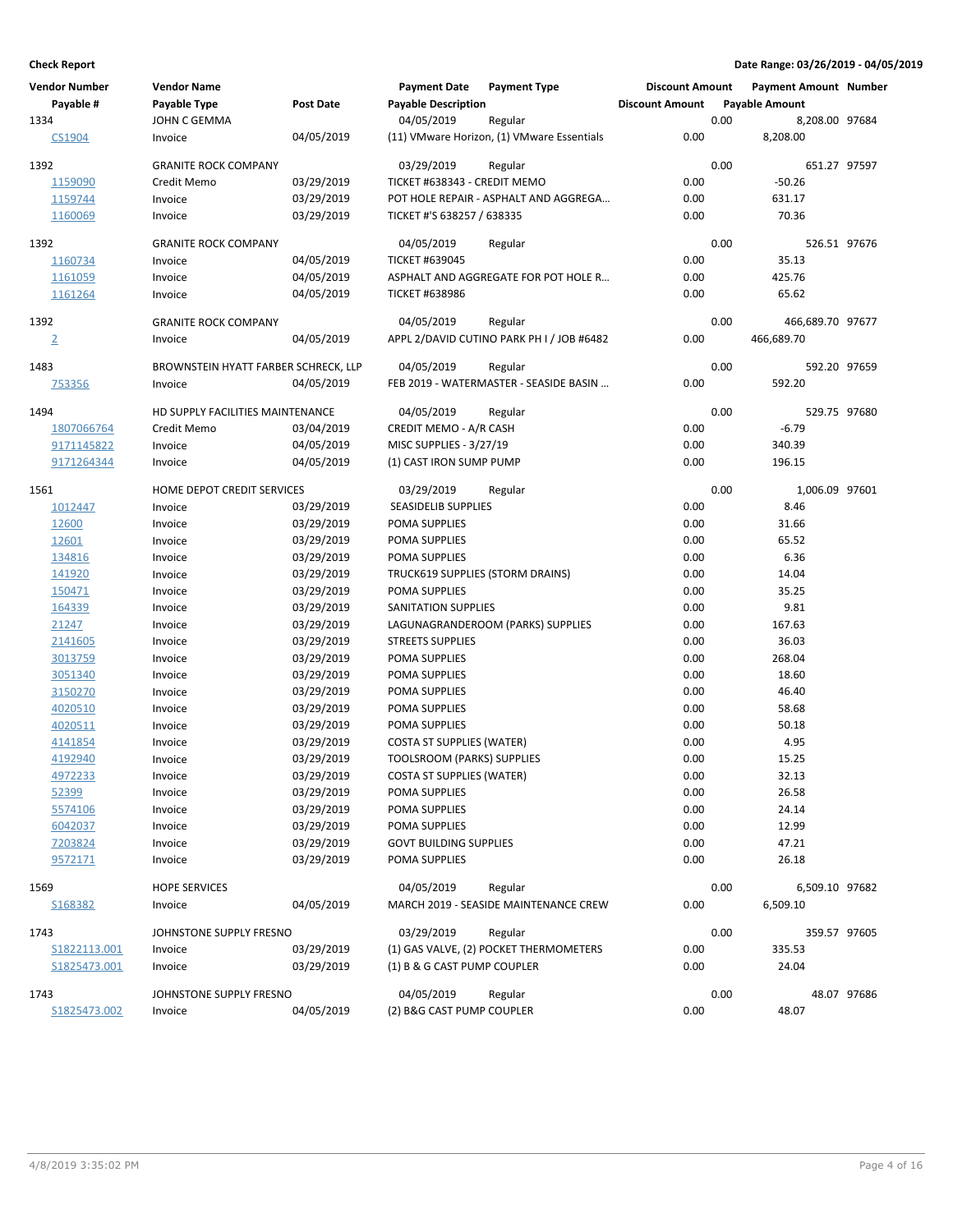| <b>Vendor Number</b>              | <b>Vendor Name</b>             |                  | <b>Payment Date</b>                | <b>Payment Type</b>                              | <b>Discount Amount</b> |      | <b>Payment Amount Number</b> |             |
|-----------------------------------|--------------------------------|------------------|------------------------------------|--------------------------------------------------|------------------------|------|------------------------------|-------------|
| Payable #                         | Payable Type                   | <b>Post Date</b> | <b>Payable Description</b>         |                                                  | <b>Discount Amount</b> |      | <b>Payable Amount</b>        |             |
| 1798                              | KELLY-MOORE PAINT COMPANY      |                  | 03/29/2019                         | Regular                                          |                        | 0.00 | 498.29 97607                 |             |
| 802-00000677239                   | Invoice                        | 03/29/2019       |                                    | (1) PREM PROF FLAT 5G, ALUMINUM SKY              | 0.00                   |      | 180.04                       |             |
| 802-00000677251                   | Invoice                        | 03/29/2019       | (13) ARROW BIG GREEN ECON TRAY     |                                                  | 0.00                   |      | 16.90                        |             |
| 802-00000678722                   | Invoice                        | 03/29/2019       |                                    | (2) PREM PROF FLAT 1G, (1) POLY NAP 12PK         | 0.00                   |      | 95.77                        |             |
| 802-00000679159                   | Invoice                        | 03/29/2019       |                                    | (2) SAMPLE LS 1Q, (1) ARROW CHIP BRUSH           | 0.00                   |      | 20.11                        |             |
| 802-00000679439                   | Invoice                        | 03/29/2019       |                                    | (1) ACRYSHIELD LS 1G, STATE PK BROWN             | 0.00                   |      | 45.87                        |             |
| 802-00000679805                   | Invoice                        | 03/29/2019       | (1) ACRYSHIELD SG 1G, TEAL BLUE    |                                                  | 0.00                   |      | 48.99                        |             |
| 802-00000679877                   | Invoice                        | 03/29/2019       | (1) RLLR CVR, BRUSHES, TRIM BUTYL  |                                                  | 0.00                   |      | 90.61                        |             |
| 1798                              | KELLY-MOORE PAINT COMPANY      |                  | 04/05/2019                         | Regular                                          |                        | 0.00 | 236.59 97688                 |             |
| 802-00000679878                   | Invoice                        | 04/05/2019       | (1) WORKT HANDLE ONLY 13"          |                                                  | 0.00                   |      | 5.01                         |             |
| 802-00000679891                   | Invoice                        | 04/05/2019       | (1) ACRYSHIELD LS 5G               |                                                  | 0.00                   |      | 221.55                       |             |
| 802-00000681106                   | Invoice                        | 04/05/2019       | (2) WORKT HANDLE ONLY 13"          |                                                  | 0.00                   |      | 10.03                        |             |
| 1873                              | LACAL EQUIPMENT, INC.          |                  | 03/29/2019                         | Regular                                          |                        | 0.00 | 766.80 97610                 |             |
| 0296442-IN                        | Invoice                        | 03/29/2019       | (4) 5 SEGMENT GUTTER BROOM         |                                                  | 0.00                   |      | 766.80                       |             |
| 2045                              | M & S BUILDING SUPPLY INC      |                  | 03/29/2019                         | Regular                                          |                        | 0.00 |                              | 39.77 97612 |
| 001416813                         | Invoice                        | 03/29/2019       |                                    | (2) STEEL STUD/25 GA, (2) STEEL TRACK/25         | 0.00                   |      | 39.77                        |             |
| 2045                              | M & S BUILDING SUPPLY INC      |                  |                                    |                                                  |                        |      |                              | 72.66 97690 |
|                                   |                                | 04/05/2019       | 04/05/2019                         | Regular                                          | 0.00                   | 0.00 |                              |             |
| 001416059                         | Invoice                        |                  | (5) CEILING GRIDS, (8) PANELS      |                                                  |                        |      | 72.66                        |             |
| 2184                              | <b>MISSION LINEN SERVICE</b>   |                  | 03/29/2019                         | Regular                                          |                        | 0.00 |                              | 82.21 97616 |
| 509490255                         | Invoice                        | 03/29/2019       | SEASIDE FIRE DEPT - 3/21/19        |                                                  | 0.00                   |      | 82.21                        |             |
|                                   |                                |                  |                                    |                                                  |                        |      |                              |             |
| 2184                              | MISSION LINEN SERVICE          |                  | 04/05/2019                         | Regular                                          |                        | 0.00 |                              | 82.21 97693 |
| 509540286                         | Invoice                        | 04/05/2019       | SEASIDE FIRE DEPT - 03/28/2019     |                                                  | 0.00                   |      | 82.21                        |             |
| 2186                              | <b>MISSION UNIFORM SERVICE</b> |                  | 03/29/2019                         | Regular                                          |                        | 0.00 | 2,016.42 97617               |             |
| 509369817                         | Invoice                        | 03/29/2019       | SEASIDE MAIN & UTILITIES - 3/4/19  |                                                  | 0.00                   |      | 321.14                       |             |
| 509369818                         | Invoice                        | 03/29/2019       | SEASIDE - POMA 3/4/19              |                                                  | 0.00                   |      | 85.94                        |             |
| 509389840                         | Invoice                        | 03/29/2019       | SEASIDE - POMA 3/4/19              |                                                  | 0.00                   |      | 27.00                        |             |
| 509417174                         | Invoice                        | 03/29/2019       | SEASIDE MAIN & UTILITIES - 11/5/18 |                                                  | 0.00                   |      | 321.14                       |             |
| 509417175                         | Invoice                        | 03/29/2019       | SEASIDE - POMA 3/11/19             |                                                  | 0.00                   |      | 85.94                        |             |
| 509464304                         | Invoice                        | 03/29/2019       | SEASIDE MAIN & UTILITIES - 11/5/18 |                                                  | 0.00                   |      | 321.14                       |             |
| 509464305                         | Invoice                        | 03/29/2019       | SEASIDE POMA - 3/18/19             |                                                  | 0.00                   |      | 85.94                        |             |
| 509465954                         | Invoice                        | 03/29/2019       | SEASIDE MAIN & UTILITIES - 11/5/18 |                                                  | 0.00                   |      | 66.00                        |             |
| 509473704                         | Invoice                        | 03/29/2019       |                                    | RECREATION - UNIFORM SVC 3/20/2019               | 0.00                   |      | 113.60                       |             |
| 509511884                         | Invoice                        | 03/29/2019       | SEASIDE MAIN & UTILITIES - 11/5/18 |                                                  | 0.00                   |      | 321.14                       |             |
| 509511885                         | Invoice                        | 03/29/2019       | SEASIDE - POMA 3/25/19             |                                                  | 0.00                   |      | 85.94                        |             |
| 509514606                         | Invoice                        | 03/29/2019       | SEASIDE MAIN & UTILITIES - 11/5/18 |                                                  | 0.00                   |      | 181.50                       |             |
| 2186                              | MISSION UNIFORM SERVICE        |                  | 04/05/2019                         | Regular                                          |                        | 0.00 | 113.60 97694                 |             |
| 509531730                         | Invoice                        | 04/05/2019       |                                    | RECREATION DEPT - UNIFORM SVC 3/27/19            | 0.00                   |      | 113.60                       |             |
|                                   |                                |                  | 04/05/2019                         |                                                  |                        |      |                              |             |
| 2205<br>FEB 2019 - SEASID Invoice | MONTEREY COUNTY CONVENTION     | 04/05/2019       |                                    | Regular<br>FEBRUARY, 2019 SEASIDE TID REMITTANCE | 0.00                   | 0.00 | 17,203.23 97700<br>17,203.23 |             |
|                                   |                                |                  |                                    |                                                  |                        |      |                              |             |
| 2236                              | MBS BUSINESS SYSTEMS           |                  | 03/29/2019                         | Regular                                          |                        | 0.00 | 101.74 97614                 |             |
| 355724                            | Invoice                        | 03/29/2019       |                                    | 610 OLYMPIA AVE COPIER - KONICA MINOL            | 0.00                   |      | 101.74                       |             |
| 2236                              | MBS BUSINESS SYSTEMS           |                  | 04/05/2019                         | Regular                                          |                        | 0.00 | 364.22 97692                 |             |
| 355844                            | Invoice                        | 04/05/2019       | FIRE DEPT / KONICA MINOLTA/C284e   |                                                  | 0.00                   |      | 256.86                       |             |
| 356890                            | Invoice                        | 04/05/2019       |                                    | 610 OLYMPIA AVE - KONICA MINOLTA/BH22            | 0.00                   |      | 107.36                       |             |
| 2238                              | MONTEREY BAY PEST CONTROL      |                  | 03/29/2019                         | Regular                                          |                        | 0.00 | 218.00 97621                 |             |
| 0167973                           | Invoice                        | 03/29/2019       |                                    | 440 HARCOURT - TRAILER #A - MONTHLY SVC          | 0.00                   |      | 58.00                        |             |
| 0167975                           | Invoice                        | 03/29/2019       |                                    | 440 HARCOURT - POLICE DEPT - MONTHLY S           | 0.00                   |      | 100.00                       |             |
| 0167976                           | Invoice                        | 03/29/2019       | 610 OLYMPIA AVE - MONTHLY SVC      |                                                  | 0.00                   |      | 60.00                        |             |
|                                   |                                |                  |                                    |                                                  |                        |      |                              |             |
| 2238                              | MONTEREY BAY PEST CONTROL      |                  | 04/05/2019                         | Regular                                          |                        | 0.00 | 140.00 97697                 |             |
| 0167972                           | Invoice                        | 04/05/2019       | SEASIDE POLICE DEPT - MONTHLY SVC  |                                                  | 0.00                   |      | 85.00                        |             |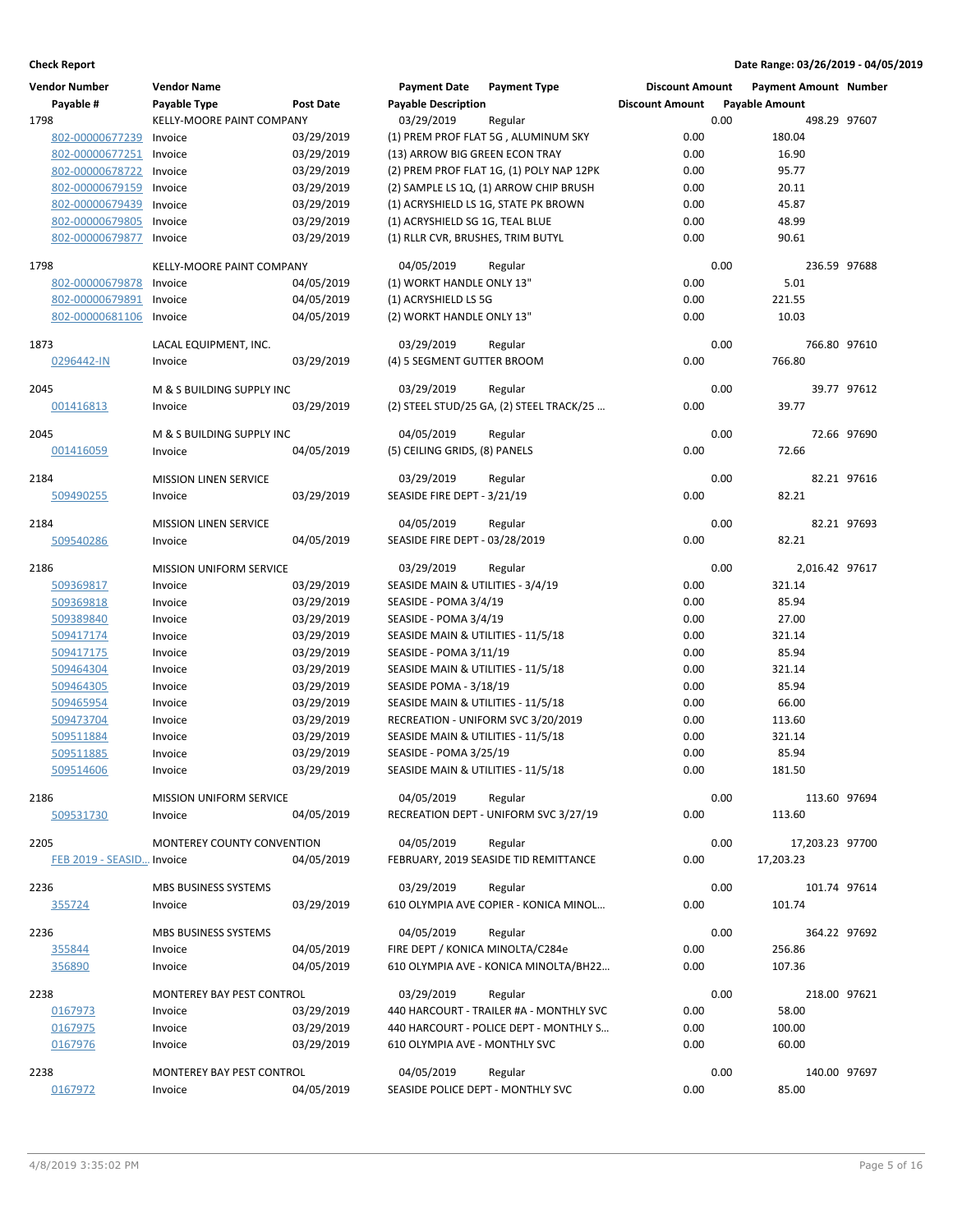| <b>Vendor Number</b><br>Payable #<br>0167974 | <b>Vendor Name</b><br>Payable Type<br>Invoice | <b>Post Date</b><br>04/05/2019 | <b>Payment Date</b><br><b>Payable Description</b> | <b>Payment Type</b><br>440 HARCOURT - STORAGE SHED MONTHLY | <b>Discount Amount</b><br><b>Discount Amount</b><br>0.00 |      | <b>Payment Amount Number</b><br><b>Payable Amount</b><br>55.00 |             |
|----------------------------------------------|-----------------------------------------------|--------------------------------|---------------------------------------------------|------------------------------------------------------------|----------------------------------------------------------|------|----------------------------------------------------------------|-------------|
| 2273                                         | MONTEREY COUNTY HEALTH DEPT                   |                                | 04/05/2019                                        | Regular                                                    |                                                          | 0.00 |                                                                | 99.50 97701 |
| IN0982311                                    | Invoice                                       | 04/05/2019                     |                                                   | LIQUID WASTE HAULERS-EACH ADDTL TRUCK                      | 0.00                                                     |      | 99.50                                                          |             |
| 2295                                         | MONTEREY COUNTY PETROLEUM                     |                                | 04/05/2019                                        | Regular                                                    |                                                          | 0.00 | 7,497.91 97702                                                 |             |
| 325768                                       | Invoice                                       | 04/05/2019                     | 740 GALLONS DIESEL NO. 2                          |                                                            | 0.00                                                     |      | 2,535.51                                                       |             |
| 325769                                       | Invoice                                       | 04/05/2019                     |                                                   | 1,500 GALLONS UNLEADED REG GASOLINE                        | 0.00                                                     |      | 4,962.40                                                       |             |
| 2328                                         | <b>WALLACE GROUP</b>                          |                                | 04/05/2019                                        | Regular                                                    |                                                          | 0.00 |                                                                | 20.00 97741 |
| 47632.                                       | Invoice                                       | 04/05/2019                     |                                                   | JAN 2019 - W. END SEWER ANALYSIS - BALA                    | 0.00                                                     |      | 20.00                                                          |             |
| 2338                                         | MONTEREY PENINSULA WATER                      |                                | 03/29/2019                                        | Regular                                                    |                                                          | 0.00 | 15,170.00 97626                                                |             |
| RFS2018-01.02                                | Invoice                                       | 03/29/2019                     | 7/1/18 - 12/31/18 WATERMASTER                     |                                                            | 0.00                                                     |      | 13,684.00                                                      |             |
| RFS2018-02.02                                | Invoice                                       | 03/29/2019                     |                                                   | 7/1/2018 - 12/31/2018 GROUNDWATER BAS                      | 0.00                                                     |      | 1,486.00                                                       |             |
| 2338                                         | MONTEREY PENINSULA WATER                      |                                | 04/05/2019                                        | Regular                                                    |                                                          | 0.00 | 3,398.86 97703                                                 |             |
| $2/28/19 - 3/28/19$                          | Invoice                                       | 04/05/2019                     |                                                   | MPWMD SURCHG - BILLING PERIOD 2/28/19                      | 0.00                                                     |      | 3,398.86                                                       |             |
| 2351                                         | <b>MONTEREY TIRE SERVICE</b>                  |                                | 03/29/2019                                        | Regular                                                    |                                                          | 0.00 | 3,895.30 97627                                                 |             |
| 1-87712                                      | Invoice                                       | 03/29/2019                     | (1) TPMS SENSOR, (1) INSTALL                      |                                                            | 0.00                                                     |      | 74.03                                                          |             |
| 1-87976                                      | Invoice                                       | 03/29/2019                     |                                                   | (4) GOODYEAR TIRES, (4) RUBBER GROMMET                     | 0.00                                                     |      | 3,488.12                                                       |             |
| 1-88040                                      | Invoice                                       | 03/29/2019                     |                                                   | (1) PARTS BOOT#, (1) LFP FLAT REPAIR PASS                  | 0.00                                                     |      | 21.73                                                          |             |
| 1-88091                                      | Invoice                                       | 03/29/2019                     | (2) TRANSFORCE H/T2 10PLY                         |                                                            | 0.00                                                     |      | 258.69                                                         |             |
| 1-88111                                      | Invoice                                       | 03/29/2019                     | (2) LBLT COMPUTER BALANCE LT                      |                                                            | 0.00                                                     |      | 31.00                                                          |             |
| 1-88134                                      | Invoice                                       | 03/29/2019                     |                                                   | (1) PARATS BOOT#, (1) LFP FLAT REPAIR PASS                 | 0.00                                                     |      | 21.73                                                          |             |
| 2351                                         | <b>MONTEREY TIRE SERVICE</b>                  |                                | 04/05/2019                                        | Regular                                                    |                                                          | 0.00 | 983.52 97705                                                   |             |
| 1-88186                                      | Invoice                                       | 04/05/2019                     |                                                   | (1) PARTS BOOT#, (1) LFLT FLAT REPAIR LT                   | 0.00                                                     |      | 24.73                                                          |             |
| 1-88221                                      | Invoice                                       | 04/05/2019                     | (1) FEALT FRONT END ALIGNMENT LT                  |                                                            | 0.00                                                     |      | 79.95                                                          |             |
| 1-88267                                      | Invoice                                       | 04/05/2019                     | (5) TRANSFORCE H/T2 10 PLY                        |                                                            | 0.00                                                     |      | 878.84                                                         |             |
| 2426                                         | MCDONALD REFRIGERATION INC                    |                                | 03/29/2019                                        | Regular                                                    |                                                          | 0.00 | 172.15 97615                                                   |             |
| 60973                                        | Invoice                                       | 03/29/2019                     |                                                   | CHILD DEV CTR - PREVENTATIVE MAINT 3/1/                    | 0.00                                                     |      | 172.15                                                         |             |
| 2485                                         | <b>NFPA</b>                                   |                                | 03/29/2019                                        | Regular                                                    |                                                          | 0.00 | 175.00 97631                                                   |             |
| 7384095X                                     | Invoice                                       | 03/29/2019                     |                                                   | PAUL BLAHA - 1 YR MEMBERSHIP THROUGH                       | 0.00                                                     |      | 175.00                                                         |             |
| 2641                                         | DAVID PACHECO                                 |                                | 03/29/2019                                        | Regular                                                    |                                                          | 0.00 |                                                                | 60.00 97587 |
| 03/16/2019                                   | Invoice                                       | 03/29/2019                     |                                                   | MONTEREY CO. PEACE OFRS ASSOC AWARDS                       | 0.00                                                     |      | 60.00                                                          |             |
| 2652                                         | PACIFIC GAS & ELECTRIC                        |                                | 03/29/2019                                        | Regular                                                    |                                                          | 0.00 | 5,397.77 97634                                                 |             |
| MARCH 2019 MISCInvoice                       |                                               | 03/29/2019                     | PGE INDIVIDUAL 3/15/19                            |                                                            | 0.00                                                     |      | 5,397.77                                                       |             |
| 2652                                         | PACIFIC GAS & ELECTRIC                        |                                | 03/29/2019                                        | Regular                                                    |                                                          | 0.00 | 51,320.37 97635                                                |             |
| 8460074755-8 3/ Invoice                      |                                               | 03/29/2019                     | PGE COLLECTIVE 3/06/2019                          |                                                            | 0.00                                                     |      | 51,320.37                                                      |             |
| 2663                                         | PACIFIC SMOG                                  |                                | 03/29/2019                                        | Regular                                                    |                                                          | 0.00 | 636.00 97636                                                   |             |
| 2806                                         | Invoice                                       | 03/29/2019                     |                                                   | (13) SMOG INSPECTIONS - JANUARY 2019                       | 0.00                                                     |      | 516.75                                                         |             |
| 2821                                         | Invoice                                       | 03/29/2019                     |                                                   | (3) SMOG INSPECTIONS - FEBRUARY 2019                       | 0.00                                                     |      | 119.25                                                         |             |
| 2663                                         | PACIFIC SMOG                                  |                                | 04/05/2019                                        | Regular                                                    |                                                          | 0.00 | 119.25 97707                                                   |             |
| 123059                                       | Invoice                                       | 04/05/2019                     | SMOG - 2002 FORD TAURUS                           |                                                            | 0.00                                                     |      | 39.75                                                          |             |
| 123063                                       | Invoice                                       | 04/05/2019                     | SMOG - 2008 DODGE CHARGER                         |                                                            | 0.00                                                     |      | 39.75                                                          |             |
| 123066                                       | Invoice                                       | 04/05/2019                     | SMOG - 2006 FORD CROWN VICTORIA                   |                                                            | 0.00                                                     |      | 39.75                                                          |             |
| 2742                                         | PENINSULA MESSENGER LLC                       |                                | 04/05/2019                                        | Regular                                                    |                                                          | 0.00 | 206.67 97714                                                   |             |
| 134330                                       | Invoice                                       | 04/05/2019                     |                                                   | MONTHLY COURIER SVC - SEASIDE POLICE D                     | 0.00                                                     |      | 206.67                                                         |             |
| 2746                                         | PENINSULA POOL SERVICE                        |                                | 04/05/2019                                        | Regular                                                    |                                                          | 0.00 |                                                                | 88.84 97715 |
| 192960401                                    | Invoice                                       | 04/05/2019                     | (4) 4 GAL CASE SANI-CHLOR                         |                                                            | 0.00                                                     |      | 88.84                                                          |             |
| 2752                                         | PENINSULA WELDING                             |                                | 04/05/2019                                        | Regular                                                    |                                                          | 0.00 |                                                                | 7.19 97716  |
| 184126                                       | Invoice                                       | 04/05/2019                     |                                                   | (1) SPARK LIGHTER, (1) FLINT RENEWAL TRI-                  | 0.00                                                     |      | 7.19                                                           |             |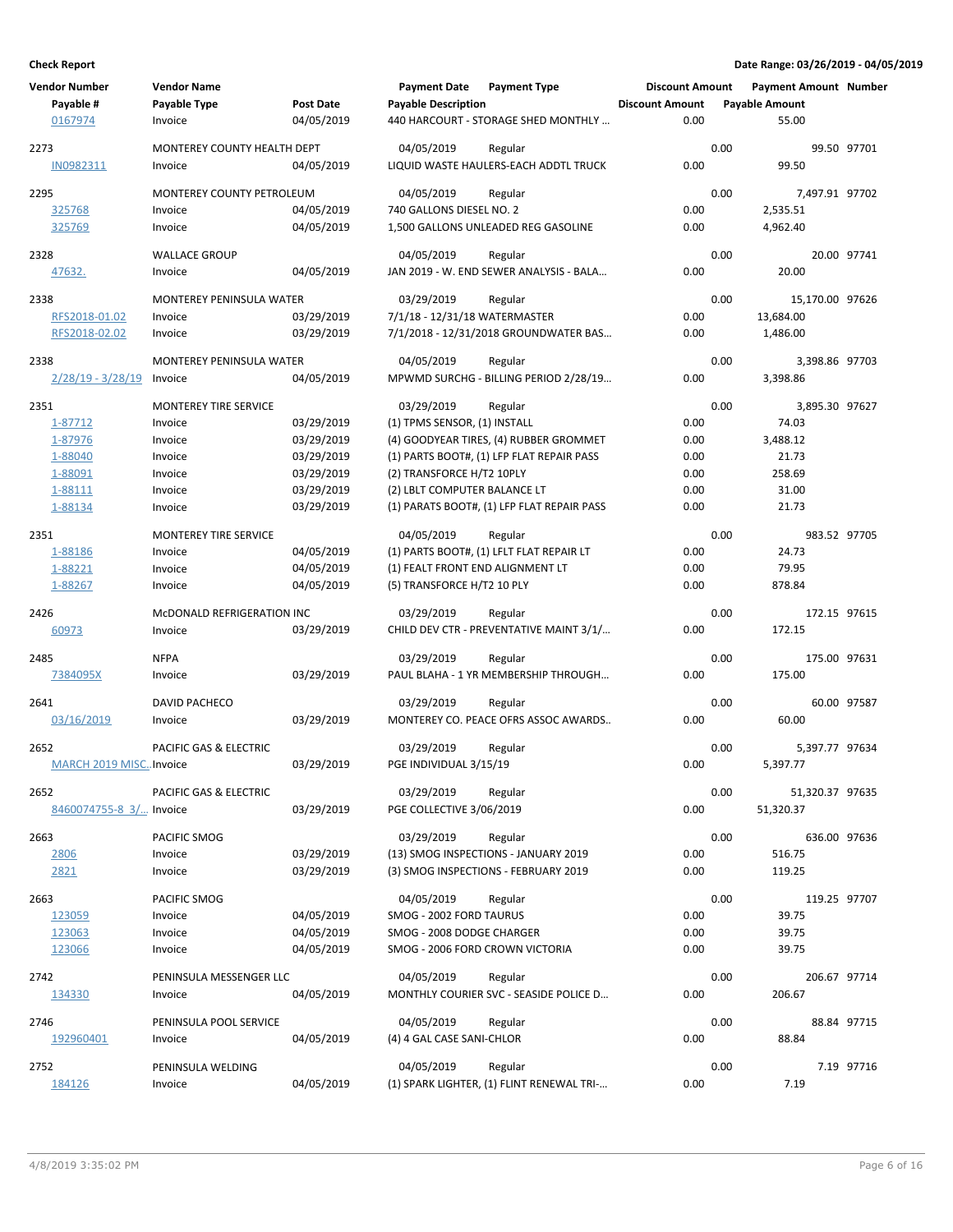| <b>Vendor Number</b> | <b>Vendor Name</b>                |            | <b>Payment Date</b>                 | <b>Payment Type</b>                        | <b>Discount Amount</b> |      | <b>Payment Amount Number</b> |              |
|----------------------|-----------------------------------|------------|-------------------------------------|--------------------------------------------|------------------------|------|------------------------------|--------------|
| Payable #            | Payable Type                      | Post Date  | <b>Payable Description</b>          |                                            | <b>Discount Amount</b> |      | <b>Payable Amount</b>        |              |
| 2816                 | PLUG & PAY TECHNOLOGIES, INC.     |            | 04/05/2019                          | Regular                                    |                        | 0.00 |                              | 30.00 97717  |
| <b>MAR 2019</b>      | Invoice                           | 04/05/2019 |                                     | MARCH 2019 - INV #2019040123094504036      | 0.00                   |      | 15.00                        |              |
| MAR 2019.            | Invoice                           | 04/05/2019 |                                     | MARCH 2019 - INV #2019040123094504035      | 0.00                   |      | 15.00                        |              |
|                      |                                   |            |                                     |                                            |                        |      |                              |              |
| 2849                 | PREMIUM AUTO PARTS, INC.          |            | 03/29/2019                          | Regular                                    | 0.00                   | 0.00 | 58.30                        | 670.48 97638 |
| 7474-167239          | Invoice                           | 03/29/2019 | (1) HEADLIGHT - HALOGEN             |                                            |                        |      |                              |              |
| 7474-167451          | Invoice                           | 03/29/2019 | (1) MEGATRON 60 MO.                 |                                            | 0.00                   |      | 124.40                       |              |
| 7474-167471          | Invoice                           | 03/29/2019 |                                     | (1) THERMOSTAT-SUPERSTAT, (1) WATER O      | 0.00                   |      | 11.55                        |              |
| 7474-167710          | Invoice                           | 03/29/2019 | (1) COMPRESSION FITTING             |                                            | 0.00                   |      | 4.59                         |              |
| 7474-167712          | Invoice                           | 03/29/2019 | (1) BATTERY-SILVER                  |                                            | 0.00                   |      | 119.14                       |              |
| 7474-167722          | Invoice                           | 03/29/2019 | (1) 168420 COMPRESSION F            |                                            | 0.00                   |      | 2.39                         |              |
| 7474-167817          | Invoice                           | 03/29/2019 | (7) OIL DRN PLUG, (26) 22 XTRACLEAR |                                            | 0.00                   |      | 154.07                       |              |
| 7474-167947          | Invoice                           | 03/29/2019 | (1) BRK PAD PLAT CERAMIC            |                                            | 0.00                   |      | 48.29                        |              |
| 7474-167960          | Invoice                           | 03/29/2019 | (1) BATTERY-SILVER                  |                                            | 0.00                   |      | 119.14                       |              |
| 7474-168183          | Invoice                           | 03/29/2019 | (1) DOOR LOCK KNOB ASST             |                                            | 0.00                   |      | 6.16                         |              |
| 7474-168505          | Invoice                           | 03/29/2019 | (1) DEFOGGER REPAIR KIT             |                                            | 0.00                   |      | 17.22                        |              |
| 7474-168587          | Invoice                           | 03/29/2019 | (1) RADIATOR STOP LEAK BARC16       |                                            | 0.00                   |      | 5.23                         |              |
|                      |                                   |            |                                     |                                            |                        |      |                              |              |
| 2888                 | PURE H20 INC.                     |            | 04/05/2019                          | Regular                                    |                        | 0.00 |                              | 65.54 97718  |
| 10424                | Invoice                           | 04/05/2019 |                                     | APRIL 2019 - MONTHLY POU COOLER: WS-1      | 0.00                   |      | 65.54                        |              |
| 3016                 | ROSS RECREATION EQUIPMENT INC.    |            | 04/05/2019                          | Regular                                    |                        | 0.00 |                              | 836.40 97722 |
| 114758               | Invoice                           | 04/05/2019 |                                     | (1) 6' BACKLESS RECYCLED PLASTIC BENCH /   | 0.00                   |      | 836.40                       |              |
|                      |                                   |            |                                     |                                            |                        |      |                              |              |
| 3154                 | <b>GREEN VALLEY LANSCAPE INC.</b> |            | 03/29/2019                          | Regular                                    |                        | 0.00 |                              | 24.57 97598  |
| 34083                | Invoice                           | 03/29/2019 |                                     | (1) ELVEX HEADGEAR W/ STEEL MESH SCRE      | 0.00                   |      | 24.57                        |              |
| 3154                 | GREEN VALLEY LANSCAPE INC.        |            | 04/05/2019                          | Regular                                    |                        | 0.00 |                              | 153.30 97678 |
| 34202                | Invoice                           | 04/05/2019 |                                     | (4) ELVEX HEADGEAR W/ VISOR, (4) REPLAC    | 0.00                   |      | 153.30                       |              |
|                      |                                   |            |                                     |                                            |                        |      |                              |              |
| 3211                 | SHERWIN-WILLIAMS CO.              |            | 04/05/2019                          | Regular                                    |                        | 0.00 |                              | 23.30 97725  |
| $1657 - 7$           | Invoice                           | 04/05/2019 |                                     | (1) QUART AED OIL GL DEEP BS/ACCT #6574    | 0.00                   |      | 23.30                        |              |
|                      |                                   |            |                                     |                                            |                        |      |                              |              |
| 3249                 | <b>SMART &amp; FINAL</b>          |            | 04/05/2019                          | Regular                                    |                        | 0.00 |                              | 248.41 97726 |
| 4313610056376        | Invoice                           | 04/05/2019 | STORE #455 / REF #056376            |                                            | 0.00                   |      | 134.73                       |              |
| 4313610056933        | Invoice                           | 04/05/2019 | STORE #455 / REF #56933             |                                            | 0.00                   |      | 113.68                       |              |
| 3307                 | SAME DAY SHRED                    |            | 04/05/2019                          | Regular                                    |                        | 0.00 |                              | 32.50 97724  |
| 34708                | Invoice                           | 04/05/2019 |                                     | 1/30/19 (1) 64 GALLON BIN SVCD - POLICE D  | 0.00                   |      | 32.50                        |              |
|                      |                                   |            |                                     |                                            |                        |      |                              |              |
| 3319                 | STAPLES ADVANTAGE                 |            | 03/29/2019                          | Regular                                    |                        | 0.00 |                              | 669.38 97646 |
| 3407853665           | Invoice                           | 03/29/2019 |                                     | RECREATION - (20) GRTNR CERT HLDR 9.5x12   | 0.00                   |      | 227.02                       |              |
| 3407853666           | Invoice                           | 03/29/2019 |                                     | RECREATION - (10) STAN VIEW BNDR 1.5 IN    | 0.00                   |      | 54.52                        |              |
| 3408319424           | Invoice                           | 03/29/2019 |                                     | RECREATION - (1) AVANTI WATER COOLER       | 0.00                   |      | 147.26                       |              |
| 3408319426           | Invoice                           | 03/29/2019 |                                     | RECREATION - TYLENOL, FIRST AID KIT, LYSOL | 0.00                   |      | 240.58                       |              |
|                      |                                   |            |                                     |                                            |                        |      |                              |              |
| 3319                 | STAPLES ADVANTAGE                 |            | 04/05/2019                          | Regular                                    |                        | 0.00 | 2,136.13 97730               |              |
| 3406226930           | Invoice                           | 04/05/2019 |                                     | POLICE - (1) HP 26X HIGH YIELD BLK TNR 2PK | 0.00                   |      | 435.68                       |              |
| 3407142486           | Invoice                           | 04/05/2019 |                                     | POLICE - (2) UNBRAK SINGL SMK LTR WAL P    | 0.00                   |      | 31.88                        |              |
| 3407142487           | Invoice                           | 04/05/2019 |                                     | POLICE - (2) BIC MARK-IT PERM FN BLK DZ    | 0.00                   |      | 27.40                        |              |
| 3407310512           | Invoice                           | 04/05/2019 | POLICE - 10PK 16GB USB 2.0          |                                            | 0.00                   |      | 87.39                        |              |
| 3407391448           | Invoice                           | 04/05/2019 | POLICE - MISC SUPPLIES              |                                            | 0.00                   |      | 62.46                        |              |
| 3407471692           | Invoice                           | 04/05/2019 | POLICE - MISC SUPPLIES              |                                            | 0.00                   |      | 399.98                       |              |
| 3407471693           | Invoice                           | 04/05/2019 | POLICE - DISNFCT WIPES (12)         |                                            | 0.00                   |      | 61.49                        |              |
| 3408319422           | Credit Memo                       | 04/05/2019 |                                     | POLICE - CREDIT FOR INV #3407142486        | 0.00                   |      | $-15.94$                     |              |
| 3408340388           | Invoice                           | 04/05/2019 | POLICE - LEGAL SIZE RACK (1)        |                                            | 0.00                   |      | 33.53                        |              |
| 3408495544           | Invoice                           | 04/05/2019 |                                     | RECREATION - (10 CASES) 30% RECYCLED PA    | 0.00                   |      | 529.53                       |              |
| 3408495545           | Invoice                           | 04/05/2019 |                                     | FINANCE - (5) CASES 30% RECYCLED PAPER     | 0.00                   |      | 264.77                       |              |
| 3408495546           | Invoice                           | 04/05/2019 |                                     | RECREATION - (1) BAUMGARTEN RIBBON, (4)    | 0.00                   |      | 119.88                       |              |
| 3408763901           | Invoice                           | 04/05/2019 |                                     | RECREATION - (2) YELLOW & RED 3 GAL JUG    | 0.00                   |      | 98.08                        |              |
|                      |                                   |            |                                     |                                            |                        |      |                              |              |
| 3535                 | <b>USA BLUEBOOK</b>               |            | 04/05/2019                          | Regular                                    |                        | 0.00 |                              | 263.13 97738 |
| 836822               | Invoice                           | 04/05/2019 |                                     | (1) OUTLT SPRY HD ASSMBY, (1) PLASTIC BWL  | 0.00                   |      | 263.13                       |              |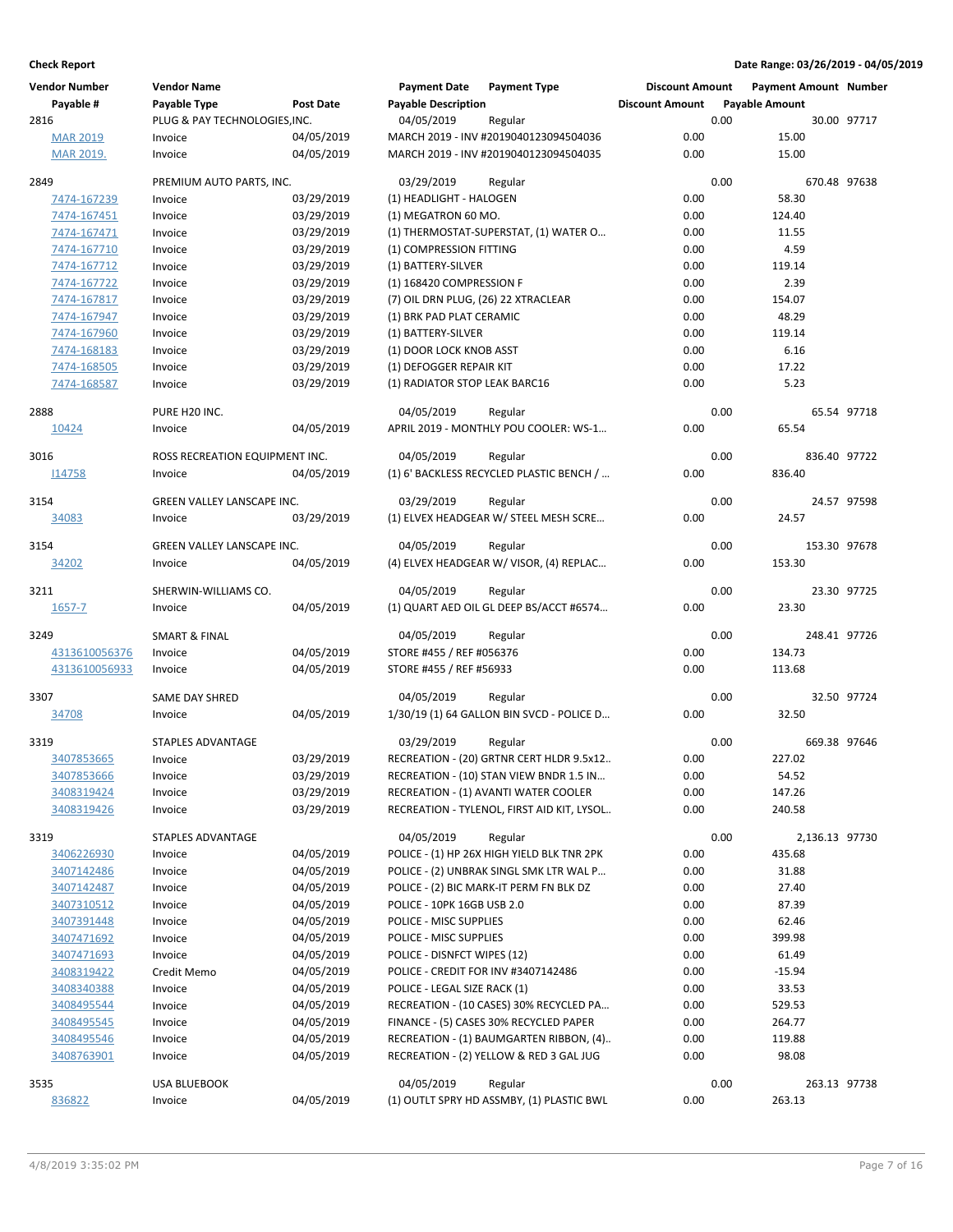| Vendor Number            | <b>Vendor Name</b>          |                          | <b>Payment Date</b>                | <b>Payment Type</b>                      | <b>Discount Amount</b> |      | <b>Payment Amount Number</b> |             |
|--------------------------|-----------------------------|--------------------------|------------------------------------|------------------------------------------|------------------------|------|------------------------------|-------------|
| Payable #                | <b>Payable Type</b>         | <b>Post Date</b>         | <b>Payable Description</b>         |                                          | <b>Discount Amount</b> |      | <b>Payable Amount</b>        |             |
| 3574                     | U.S. BANK-CALCARD           |                          | 04/05/2019                         | Regular                                  |                        | 0.00 | 28,019.35 97734              |             |
| 4246 0445 5565 0 Invoice |                             | 04/05/2019               | CALCARD 1/22/19                    |                                          | 0.00                   |      | 28,019.35                    |             |
|                          |                             |                          |                                    |                                          |                        |      |                              |             |
| 3661                     | <b>WAYSIDE GARAGE</b>       |                          | 04/05/2019                         | Regular                                  |                        | 0.00 |                              | 42.61 97742 |
| 16801                    | Invoice                     | 04/05/2019               | LIQUID PROPANE GAS FUEL            |                                          | 0.00                   |      | 42.61                        |             |
|                          |                             |                          |                                    |                                          |                        |      |                              |             |
| 3694                     | TURF STAR INCORPORATED      |                          | 04/05/2019                         | Regular                                  |                        | 0.00 | 171.07 97732                 |             |
| 7055958-00               | Invoice                     | 04/05/2019               | (1) SWITCH-ROCKER / CUST #207210   |                                          | 0.00                   |      | 171.07                       |             |
| 3996                     | <b>KEVIN LAIRSON</b>        |                          | 03/29/2019                         | Regular                                  |                        | 0.00 | 701.44 97578                 |             |
| 12844                    | Invoice                     | 03/29/2019               | (1) NEW MAHIE STRT & SOL           |                                          | 0.00                   |      | 701.44                       |             |
|                          |                             |                          |                                    |                                          |                        |      |                              |             |
| 4018                     | KATHY BEST LLC              |                          | 04/05/2019                         | Regular                                  |                        | 0.00 | 317.50 97687                 |             |
| 4119                     | Invoice                     | 04/05/2019               | BLINDS FOR SEASIDE CITY HALL       |                                          | 0.00                   |      | 317.50                       |             |
|                          |                             |                          |                                    |                                          |                        |      |                              |             |
| 4100                     | BAUER COMPRESSORS, INC.     |                          | 04/05/2019                         | Regular                                  |                        | 0.00 | 1,034.13 97656               |             |
| 0000251375               | Invoice                     | 04/05/2019               | AIR COMPRESSOR LABOR, PARTS, CERT. |                                          | 0.00                   |      | 1,034.13                     |             |
|                          |                             |                          |                                    |                                          |                        |      |                              |             |
| 4222                     | HARRIS & ASSOCIATES, INC.   |                          | 04/05/2019                         | Regular                                  |                        | 0.00 | 2,490.00 97679               |             |
| 39892                    | Invoice                     | 04/05/2019               |                                    | 11/25/18 - 12/29/18 - LIFT STATION UPGRA | 0.00                   |      | 2,490.00                     |             |
| 4271                     | <b>URETSKY SECURITY</b>     |                          | 04/05/2019                         | Regular                                  |                        | 0.00 | 100.00 97737                 |             |
| 7924                     | Invoice                     | 04/05/2019               | MARCH 2019 - FINGERPRINTING (6)    |                                          | 0.00                   |      | 100.00                       |             |
|                          |                             |                          |                                    |                                          |                        |      |                              |             |
| 4425                     | <b>MONTEREY AUTO SUPPLY</b> |                          | 03/29/2019                         | Regular                                  |                        | 0.00 | 3,168.36 97618               |             |
| 600832                   | Invoice                     | 03/29/2019               | (1) POSI-FLO FUEL PUMP             |                                          | 0.00                   |      | 74.46                        |             |
| 600966                   | Invoice                     | 03/29/2019               |                                    | (25) MULTI-DUTY HOSE, (25) PLANT MASTER  | 0.00                   |      | 331.85                       |             |
| 601018                   | Invoice                     | 03/29/2019               | (1) SWITCH - NEUTRAL BACKUP        |                                          | 0.00                   |      | 22.20                        |             |
| 601310                   | Invoice                     | 03/29/2019               |                                    | BATTERY - 2002 FORD CROWN VICTORIA       | 0.00                   |      | 149.67                       |             |
| 601376                   | Invoice                     | 03/29/2019               | (12) LUCAS OIL STABL 32 OZ         |                                          | 0.00                   |      | 130.37                       |             |
| 601395                   | Invoice                     | 03/29/2019               |                                    | ALTERNATOR - 2002 FORD CROWN VICTORIA    | 0.00                   |      | 189.28                       |             |
| 601469                   | Credit Memo                 | 01/30/2019               | CREDIT MEMO FOR INV #70677         |                                          | 0.00                   |      | $-10.93$                     |             |
| 601653                   | Invoice                     | 03/29/2019               |                                    | SWITCH - COMBONATION FOR 2003 FORD F     | 0.00                   |      | 103.86                       |             |
| 602326                   | Invoice                     | 03/29/2019               |                                    | (1) NAPAGOLD OIL FILTER, (1) DRAIN PLUG  | 0.00                   |      | 10.65                        |             |
| 602434                   | Invoice                     | 03/29/2019               | RADIATOR - 1988 GMC C2500 3/4 TON  |                                          | 0.00                   |      | 158.52                       |             |
| 602435                   | Invoice                     | 03/29/2019               | (6) NAPA ANTIFREEZE GAL            |                                          | 0.00                   |      | 90.26                        |             |
| 602696                   | Invoice                     | 03/29/2019               | (1) NAPAGOLD OIL FILTER            |                                          | 0.00                   |      | 50.88                        |             |
|                          |                             |                          |                                    |                                          | 0.00                   |      | 60.04                        |             |
| 602838                   | Invoice                     | 03/29/2019<br>03/29/2019 | (2) NAPAGOLD FUEL FILTERS          |                                          |                        |      |                              |             |
| 602852                   | Invoice                     |                          | (1) COMPRESSION TESTER             |                                          | 0.00                   |      | 45.87                        |             |
| 602970                   | Invoice                     | 03/29/2019               | (20) LUCAS RED-TACKY GRS           |                                          | 0.00                   |      | 98.11                        |             |
| 603436                   | Invoice                     | 03/29/2019               |                                    | (1) NAPAGOLD OIL FILTER, (2) NAPAGOLD F  | 0.00                   |      | 75.45                        |             |
| 603598                   | Invoice                     | 03/29/2019               |                                    | (19) GASKETS, (5) NAPAGOLD OIL FILTER    | 0.00                   |      | 76.33                        |             |
| 603927                   | Invoice                     | 03/29/2019               | (1) 5W20SYNOIL                     |                                          | 0.00                   |      | 688.26                       |             |
| 605075                   | Invoice                     | 03/29/2019               | (1) WINDOW REGULATOR               |                                          | 0.00                   |      | 98.54                        |             |
| 605192                   | Invoice                     | 03/29/2019               | (1) GRSE GUN, (2) FITTING          |                                          | 0.00                   |      | 38.64                        |             |
| 605616                   | Invoice                     | 03/29/2019               | (2) DOOR HANDLES - 1989 GMC C3500  |                                          | 0.00                   |      | 60.94                        |             |
| 605801                   | Invoice                     | 03/29/2019               | (1) DOOR LATCH ASSEMBLY            |                                          | 0.00                   |      | 149.34                       |             |
| 605856                   | Invoice                     | 03/29/2019               |                                    | (1) HEADLIGHT SWITCH - 2000 FORD TRUCK   | 0.00                   |      | 98.16                        |             |
| 606171                   | Invoice                     | 03/29/2019               |                                    | NAPA RADIATOR - 1989 GMC 3500 1 TON PI   | 0.00                   |      | 193.71                       |             |
| 606256                   | Invoice                     | 03/29/2019               | (1) SPARE TIRE HOIST               |                                          | 0.00                   |      | 173.73                       |             |
| 606282                   | Invoice                     | 03/29/2019               | $(1)$ CAM                          |                                          | 0.00                   |      | 7.41                         |             |
| 606295                   | Invoice                     | 03/29/2019               |                                    | (2) WIPER SWITCH - 1989 GMC 3500 1 TON P | 0.00                   |      | 153.04                       |             |
| 606341                   | Invoice                     | 03/29/2019               | (1) WIPER SWITCH                   |                                          | 0.00                   |      | 101.65                       |             |
| 606345                   | Credit Memo                 | 02/26/2019               | CREDIT MEMO FOR INV #606295        |                                          | 0.00                   |      | $-153.04$                    |             |
| 606349                   | Credit Memo                 | 02/26/2019               | CREDIT MEMO FOR INV #606171        |                                          | 0.00                   |      | $-146.25$                    |             |
| 606504                   | Invoice                     | 03/29/2019               | (1) SOLENOID                       |                                          | 0.00                   |      | 20.75                        |             |
| 606627                   | Invoice                     | 03/29/2019               | (1) REMAN STARTER                  |                                          | 0.00                   |      | 87.51                        |             |
| 606640                   | Invoice                     | 03/29/2019               | (1) SUPER K WASH CONCNTRT          |                                          | 0.00                   |      | 36.04                        |             |
| 606690                   | Invoice                     | 03/29/2019               | (2) NEW PIG ABS MAT BG 5           |                                          | 0.00                   |      | 25.11                        |             |
| 606713                   | Credit Memo                 | 03/29/2019               | CREDIT MEMO FOR INV #606627        |                                          | 0.00                   |      | $-20.66$                     |             |
| 606865                   | Credit Memo                 | 02/28/2019               | CREDIT MEMO FOR INV #606341        |                                          | 0.00                   |      | $-101.39$                    |             |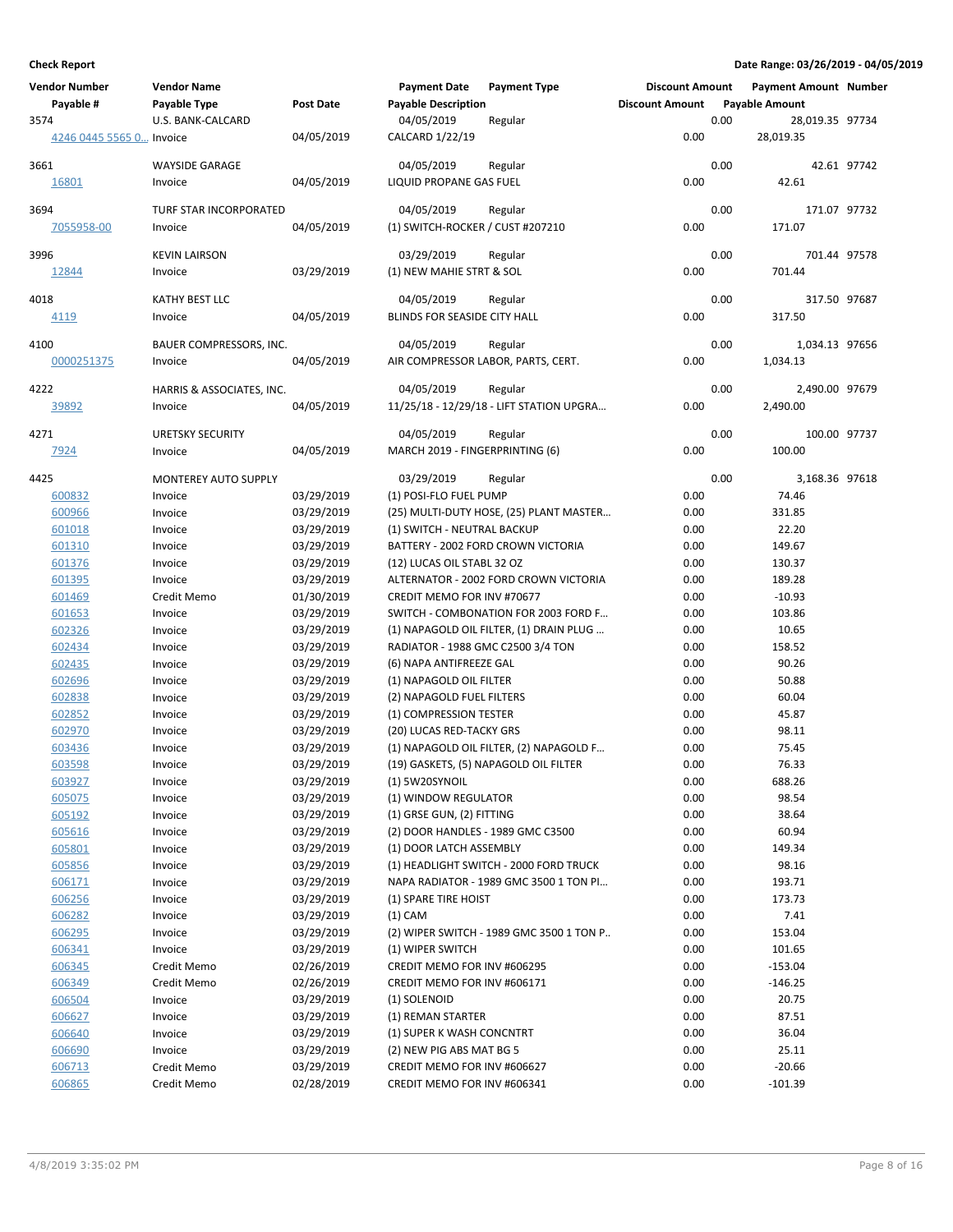| <b>Vendor Number</b> | <b>Vendor Name</b>              |                  | <b>Payment Date</b>                 | <b>Payment Type</b>                      | <b>Discount Amount</b> | <b>Payment Amount Number</b> |              |
|----------------------|---------------------------------|------------------|-------------------------------------|------------------------------------------|------------------------|------------------------------|--------------|
| Payable #            | Payable Type                    | <b>Post Date</b> | <b>Payable Description</b>          |                                          | <b>Discount Amount</b> | <b>Payable Amount</b>        |              |
| 4452                 | <b>RYAN L. RIDER</b>            |                  | 04/05/2019                          | Regular                                  |                        | 0.00<br>6,500.00 97723       |              |
| 362                  | Invoice                         | 04/05/2019       | <b>RUBIO SIGN WORK 3/27/2019</b>    |                                          | 0.00                   | 6,500.00                     |              |
| 4487                 | PACIFIC TELEMANAGEMENT SERVICES |                  | 04/05/2019                          | Regular                                  |                        | 0.00                         | 131.00 97708 |
| 2015394              | Invoice                         | 04/05/2019       |                                     | APRIL 2019 - PAY PHONES AT CITY HALL/LIB | 0.00                   | 103.00                       |              |
| 2015419              | Invoice                         | 04/05/2019       |                                     | APRIL 2019 - PAY PHONE AT OLDEMEYER CE   | 0.00                   | 28.00                        |              |
| 4892                 | <b>EDGES ELECTRICAL GROUP</b>   |                  | 03/29/2019                          | Regular                                  |                        | 0.00                         | 790.17 97590 |
| S4600128.001         | Invoice                         | 03/29/2019       | (2) PHIL FB32T8/TL841/6/ALTO 20PK   |                                          | 0.00                   | 14.96                        |              |
| S4600146.001         | Invoice                         | 03/29/2019       |                                     | (20) PHIL FB32T8/TL841/6/ALTO 20PK       | 0.00                   | 149.64                       |              |
| S4601570.001         | Invoice                         | 03/29/2019       | (1) 120V KNUCKLE MNT PHOTOCELL      |                                          | 0.00                   | 12.46                        |              |
| S4602136.001         | Invoice                         | 03/29/2019       | (30) PHIL F32T8/TL935/ALTO 30PK     |                                          | 0.00                   | 60.45                        |              |
| S4607232.001         | Invoice                         | 03/29/2019       | (3) MOTOR STARTER HEATERS           |                                          | 0.00                   | 104.40                       |              |
| S4608905.001         | Invoice                         | 03/29/2019       |                                     | (2) 150W HPS QUAD BLST, (1) MOG HPS LA   | 0.00                   | 179.88                       |              |
| S4610366.001         | Invoice                         | 03/29/2019       |                                     | (3) SW RNG, (1) 1/2D RING, (4) 4SQ BOX   | 0.00                   | 10.86                        |              |
| S4611691.001         | Invoice                         | 03/29/2019       |                                     | (30) ALTO 30PK, (6) 120-277V ELEC BAL    | 0.00                   | 136.61                       |              |
| S4611699.001         | Invoice                         | 03/29/2019       | (60) PHIL F32T8/TL941/ALTO 30PK     |                                          | 0.00                   | 120.91                       |              |
| 4892                 | <b>EDGES ELECTRICAL GROUP</b>   |                  | 04/05/2019                          | Regular                                  |                        | 0.00                         | 339.69 97669 |
| S4578631.001         | Invoice                         | 04/05/2019       | (30) PHIL F32T8/TL941/ALTO 30PK     |                                          | 0.00                   | 57.91                        |              |
| S4614910.001         | Invoice                         | 04/05/2019       | (1) LITH EPANL-24-40L-35K LED LIGHT |                                          | 0.00                   | 92.68                        |              |
| S4614944.001         | Invoice                         | 04/05/2019       | (1) SQD Q02-4L70S SFC LD-CNTR       |                                          | 0.00                   | 38.48                        |              |
| S4615924.001         | Invoice                         | 04/05/2019       | (1) SQD 9070T50D1 TFMR              |                                          | 0.00                   | 150.62                       |              |

### **Bank Code AP Summary**

|                       | Payable  | Payment  |                 |            |
|-----------------------|----------|----------|-----------------|------------|
| <b>Payment Type</b>   | Count    | Count    | <b>Discount</b> | Payment    |
| <b>Regular Checks</b> | 239      | 80       | 0.00            | 655,893.66 |
| <b>Manual Checks</b>  | $\Omega$ | $\Omega$ | 0.00            | 0.00       |
| <b>Voided Checks</b>  | $\Omega$ | $\Omega$ | 0.00            | 0.00       |
| <b>Bank Drafts</b>    | $\Omega$ | $\Omega$ | 0.00            | 0.00       |
| EFT's                 | $\Omega$ | $\Omega$ | 0.00            | 0.00       |
|                       | 239      | 80       | 0.00            | 655,893.66 |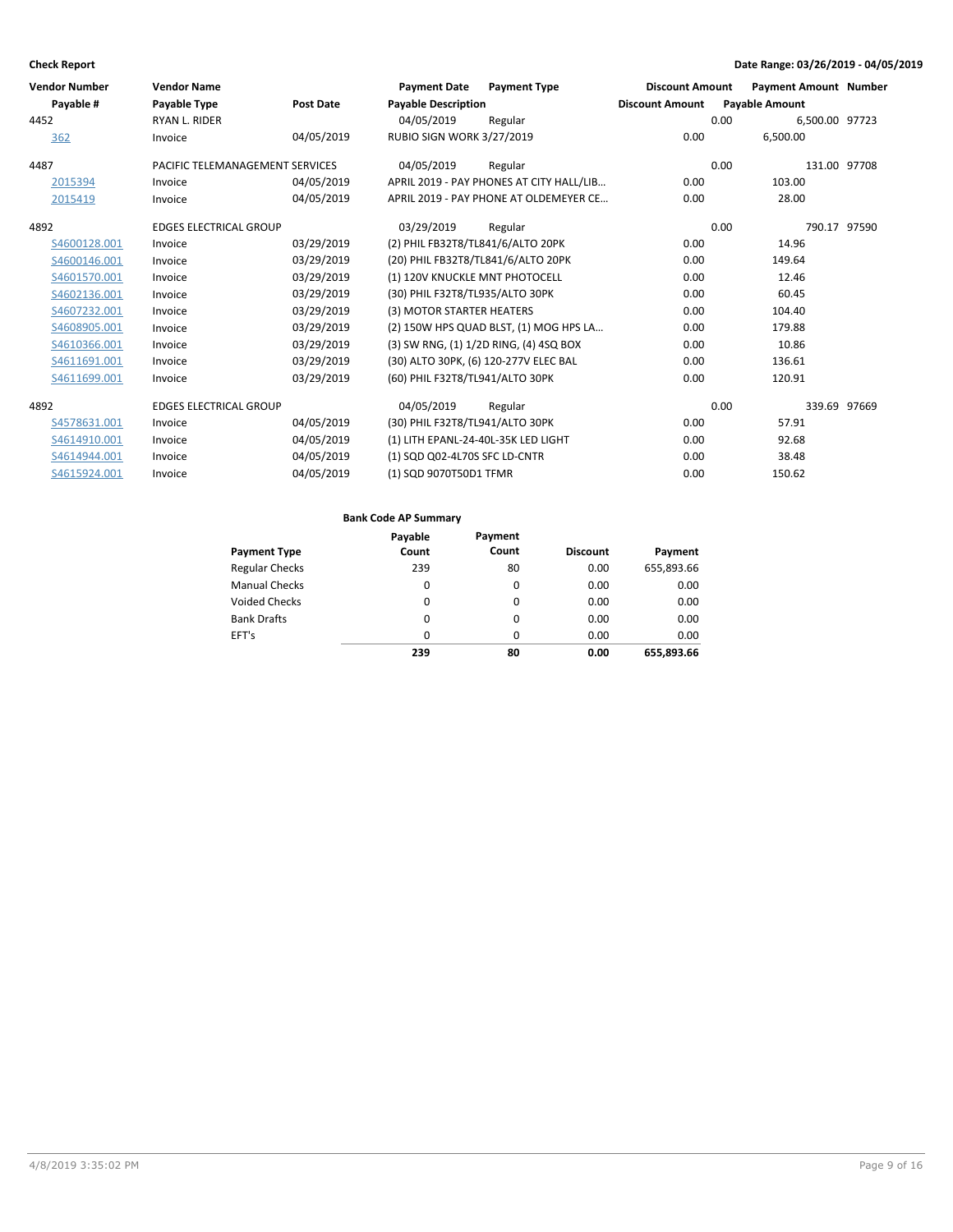| <b>Vendor Number</b>                  | <b>Vendor Name</b>  |            | <b>Payment Date</b>        | <b>Payment Type</b> | <b>Discount Amount</b> |      | <b>Payment Amount Number</b> |                         |
|---------------------------------------|---------------------|------------|----------------------------|---------------------|------------------------|------|------------------------------|-------------------------|
| Payable #                             | Payable Type        | Post Date  | <b>Payable Description</b> |                     | <b>Discount Amount</b> |      | <b>Payable Amount</b>        |                         |
| <b>Bank Code: PY-Payroll Payables</b> |                     |            |                            |                     |                        |      |                              |                         |
| 5144                                  | STATE OF CALIFORNIA |            | 03/29/2019                 | <b>Bank Draft</b>   |                        | 0.00 |                              | 24,181.73 0-752-771-264 |
| <b>INV0003128</b>                     | Invoice             | 03/28/2019 | <b>SIT PAYABLE</b>         |                     | 0.00                   |      | 24,181.73                    |                         |
| 5264                                  | RABOBANK, N.A.      |            | 03/29/2019                 | <b>Bank Draft</b>   |                        | 0.00 |                              | 17.307.52 2709488341279 |
| INV0003130                            | Invoice             | 03/28/2019 | <b>MEDICARE PAYABLE</b>    |                     | 0.00                   |      | 17,307.52                    |                         |
| 5264                                  | RABOBANK, N.A.      |            | 03/29/2019                 | <b>Bank Draft</b>   |                        | 0.00 |                              | 63.986.81 2709488341279 |
| INV0003129                            | Invoice             | 03/28/2019 | FIT PAYABLE                |                     | 0.00                   |      | 63,986.81                    |                         |

### **Bank Code PY Summary**

|                       | Payable | Payment |                 |            |
|-----------------------|---------|---------|-----------------|------------|
| <b>Payment Type</b>   | Count   | Count   | <b>Discount</b> | Payment    |
| <b>Regular Checks</b> | 0       | 0       | 0.00            | 0.00       |
| <b>Manual Checks</b>  | 0       | 0       | 0.00            | 0.00       |
| <b>Voided Checks</b>  | 0       | 0       | 0.00            | 0.00       |
| <b>Bank Drafts</b>    | 3       | 3       | 0.00            | 105,476.06 |
| EFT's                 | 0       | 0       | 0.00            | 0.00       |
|                       | 3       | 3       | 0.00            | 105,476.06 |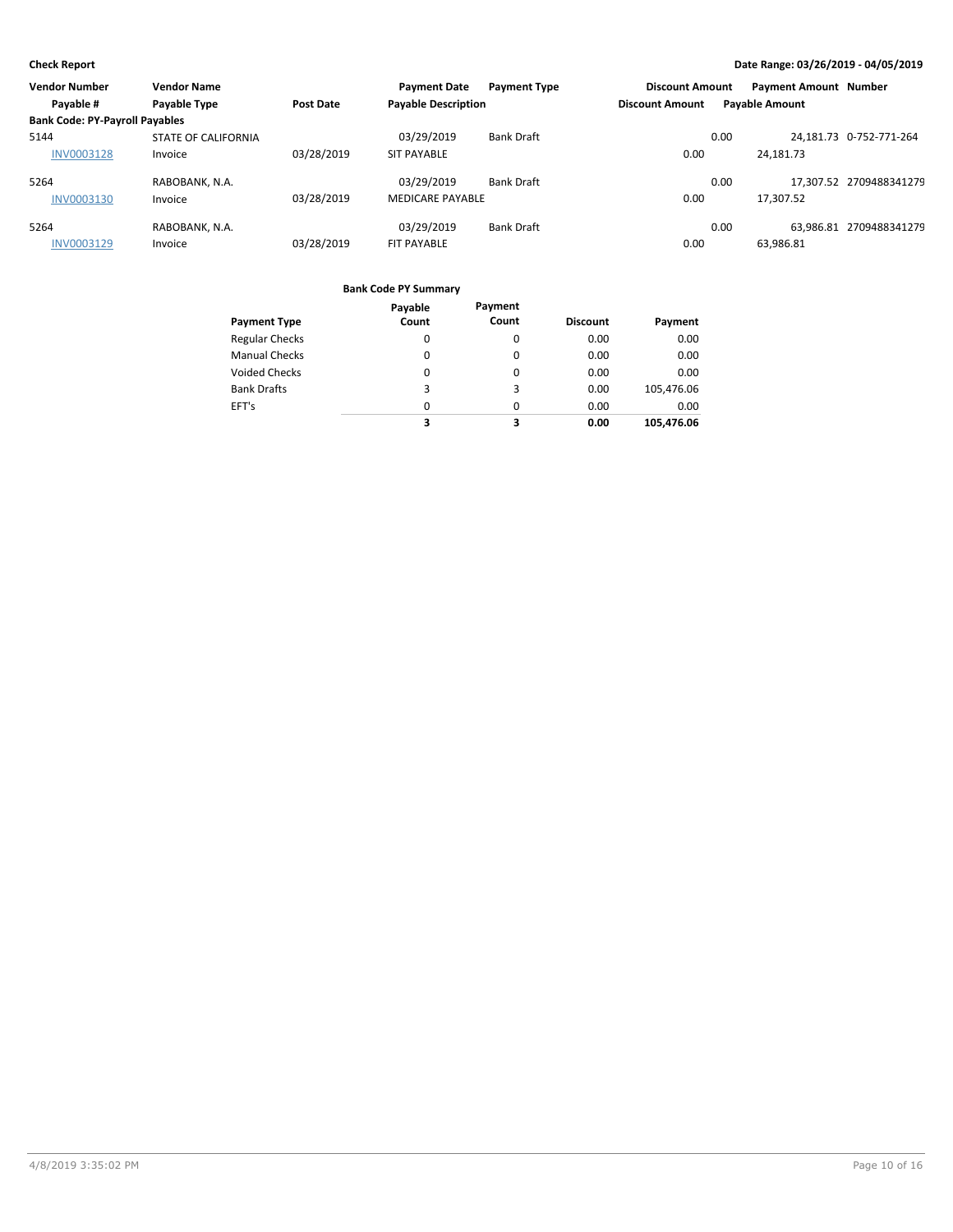| <b>Vendor Number</b><br>Payable #     | <b>Vendor Name</b><br>Payable Type   | <b>Post Date</b> | <b>Payment Date</b><br><b>Payable Description</b> | <b>Payment Type</b>                             | <b>Discount Amount</b><br><b>Discount Amount</b> | <b>Payment Amount Number</b><br><b>Payable Amount</b> |                |
|---------------------------------------|--------------------------------------|------------------|---------------------------------------------------|-------------------------------------------------|--------------------------------------------------|-------------------------------------------------------|----------------|
| <b>Bank Code: AP-Regular Payables</b> |                                      |                  |                                                   |                                                 |                                                  |                                                       |                |
| 5373<br>3/15/19                       | <b>SCOTT K. BROWN</b><br>Invoice     | 03/29/2019       | 03/29/2019                                        | Regular<br>MUSIC FOR CANDLE LIGHT LUNCHEON ON 4 | 0.00                                             | 0.00<br>75.00                                         | 75.00 97643    |
| 5405                                  | DUKE'S ROOT CONTROL, INC.            |                  | 03/29/2019                                        | Regular                                         |                                                  | 0.00<br>13,651.82 97589                               |                |
| 15187                                 | Invoice                              | 03/29/2019       |                                                   | JOB #19-0181 / 6" PIPE SEWER ROOT CONT          | 0.00                                             | 13,651.82                                             |                |
| 5543                                  | <b>MONTEREY BAY URGENT</b>           |                  | 04/05/2019                                        | Regular                                         |                                                  | 0.00                                                  | 100.00 97698   |
| 256070                                | Invoice                              | 04/05/2019       |                                                   | PRE-EMPLOYMENT TESTING - RECREATION             | 0.00                                             | 25.00                                                 |                |
| 256071                                | Invoice                              | 04/05/2019       |                                                   | PRE-EMPLOYMENT TESTING - RECREATION             | 0.00                                             | 25.00                                                 |                |
| 256077                                | Invoice                              | 04/05/2019       |                                                   | PRE-EMPLOYMENT TESTING - RECREATION             | 0.00                                             | 25.00                                                 |                |
| 256078                                | Invoice                              | 04/05/2019       |                                                   | PRE-EMPLOYMENT TESTING - RECREATION             | 0.00                                             | 25.00                                                 |                |
| 5582                                  | O'REILLY AUTO PARTS                  |                  | 03/29/2019                                        | Regular                                         |                                                  | 0.00                                                  | 18.22 97632    |
| 3503-354744                           | Invoice                              | 03/29/2019       | (1) WIPER SWITCH                                  |                                                 | 0.00                                             | 53.25                                                 |                |
| 3503-355002                           | Credit Memo                          | 03/29/2019       | CREDIT MEMO FOR INV #3503-354744                  |                                                 | 0.00                                             | $-53.25$                                              |                |
| 3503-358039                           | Invoice                              | 03/29/2019       | (1) SEPARATOR                                     |                                                 | 0.00                                             | 18.22                                                 |                |
|                                       |                                      |                  |                                                   |                                                 |                                                  |                                                       |                |
| 5582                                  | O'REILLY AUTO PARTS                  |                  | 04/05/2019                                        | Regular                                         |                                                  | 0.00                                                  | 173.63 97706   |
| 3503-359955                           | Invoice                              | 04/05/2019       | (1) STOP LEAK KT                                  |                                                 | 0.00                                             | 30.02                                                 |                |
| 3503-360065                           | Invoice                              | 04/05/2019       | (4) 1 GAL ANTIFREEZE                              |                                                 | 0.00                                             | 72.89                                                 |                |
| 3503-360066                           | Invoice                              | 04/05/2019       | (12) OIL FILTERS, (10) WIPER BLADES               |                                                 | 0.00                                             | 70.72                                                 |                |
| 5753                                  | <b>HEIHACHIRO TAKARABE</b>           |                  | 03/29/2019                                        | Regular                                         |                                                  | 0.00                                                  | 305.06 97599   |
| <b>MAR 2019</b>                       | Invoice                              | 03/29/2019       |                                                   | MARCH 2019 - INSTRUCTOR PAY - TAI CHI           | 0.00                                             | 305.06                                                |                |
| 5776                                  | <b>ALENA WAGREICH</b>                |                  | 03/29/2019                                        | Regular                                         |                                                  | 0.00                                                  | 330.40 97577   |
| <b>MAR 2019</b>                       | Invoice                              | 03/29/2019       | MARCH 2019 - INSTRUCTOR PAY                       |                                                 | 0.00                                             | 330.40                                                |                |
| 5873                                  | UNITED SITE SERVICES, INC.           |                  | 04/05/2019                                        | Regular                                         |                                                  | 0.00<br>18,268.32 97735                               |                |
| 114-7040368                           | Invoice                              | 04/05/2019       |                                                   | 7/12/18 - 8/8/18 FENCE RENTAL GIGLING RD        | 0.00                                             | 2,609.76                                              |                |
| 114-7307824                           | Invoice                              | 04/05/2019       |                                                   | 9/6/18 - 10/3/18 FENCE - GIGLING RD & 7TH       | 0.00                                             | 2,609.76                                              |                |
| 114-7471392                           | Invoice                              | 04/05/2019       |                                                   | 10/4/18 - 10/31/18 FENCE - GIGLING RD & 7       | 0.00                                             | 2,609.76                                              |                |
| 114-7599602                           | Invoice                              | 04/05/2019       |                                                   | 11/1/18 - 11/28/18 FENCE GIGLING RD & 7T        | 0.00                                             | 2,609.76                                              |                |
| 114-7735937                           | Invoice                              | 04/05/2019       |                                                   | 11/29/18 - 12/26/18 FENCE GIGLING RD & 7        | 0.00                                             | 2,609.76                                              |                |
| 114-7984586                           | Invoice                              | 04/05/2019       |                                                   | 1/24/19 - 2/20/19 FENCE GIGLING RD & 7TH        | 0.00                                             | 2,609.76                                              |                |
| 114-8108371                           | Invoice                              | 04/05/2019       |                                                   | 2/21/19 - 3/20/19 FENCE GIGLING RD & 7TH        | 0.00                                             | 2,609.76                                              |                |
|                                       |                                      |                  |                                                   |                                                 |                                                  |                                                       |                |
| 5873                                  | UNITED SITE SERVICES, INC.           |                  | 04/05/2019                                        | Regular                                         |                                                  | 0.00                                                  | 223.40 97736   |
| 114-8227842                           | Invoice                              | 04/05/2019       |                                                   | 2/22/19 - 3/21/19 - WEEKLY SVC TRAILER KIT      | 0.00                                             | 223.40                                                |                |
| 5875                                  | HINDERLITER, de LLAMAS & ASSOCIATES  |                  | 03/29/2019                                        | Regular                                         |                                                  | 0.00                                                  | 1,787.11 97600 |
| 0030869-IN                            | Invoice                              | 03/29/2019       | CONTRCT SALES-1ST Q / AUDIT SVCS                  |                                                 | 0.00                                             | 1,787.11                                              |                |
| 5969                                  | <b>FASTENAL COMPANY</b>              |                  | 03/29/2019                                        | Regular                                         |                                                  | 0.00                                                  | 854.33 97592   |
| CASEA91741                            | Invoice                              | 03/29/2019       | (1) 10" SJ LOCKINGPLIERS                          |                                                 | 0.00                                             | 15.55                                                 |                |
| <b>CASEA91755</b>                     | Invoice                              | 03/29/2019       | (80) 50# HIFLOOR ABSORBANT                        |                                                 | 0.00                                             | 838.78                                                |                |
| 5969                                  | <b>FASTENAL COMPANY</b>              |                  | 04/05/2019                                        | Regular                                         |                                                  | 0.00                                                  | 760.51 97672   |
| <b>CASEA91630</b>                     | Invoice                              | 04/05/2019       | MARCH 2019 VENDING                                |                                                 | 0.00                                             | 465.81                                                |                |
| <b>CASEA92096</b>                     | Invoice                              | 04/05/2019       | $(1)$ 1/2 x 3/8 PHOS MP SCKT                      |                                                 | 0.00                                             | 4.72                                                  |                |
| <b>CASEA92104</b>                     | Invoice                              | 04/05/2019       | WIPES, GLOVES, T-ROD, BRUSH                       |                                                 | 0.00                                             | 130.22                                                |                |
| <b>CASEA92180</b>                     | Invoice                              | 04/05/2019       | (1) DRILL SET, (1) XL GLV PR                      |                                                 | 0.00                                             | 159.76                                                |                |
|                                       |                                      |                  |                                                   |                                                 |                                                  |                                                       |                |
| 6017                                  | <b>AIRTEC SERVICE</b>                |                  | 03/29/2019                                        | Regular                                         |                                                  | 0.00                                                  | 2,927.12 97576 |
| 7070                                  | Invoice                              | 03/29/2019       |                                                   | WORK ORDER 87802 - CITY HALL BOILER NO          | 0.00                                             | 633.12                                                |                |
| 7262                                  | Invoice                              | 03/29/2019       |                                                   | WORK ORDER #87671/656 BROADWAY FUR              | 0.00                                             | 2,294.00                                              |                |
| 6099                                  | MONTEREY COUNTY ELECTIONS DEPARTMENT |                  | 03/29/2019                                        | Regular                                         |                                                  | 0.00<br>44,199.82 97624                               |                |
| 181124                                | Invoice                              | 03/29/2019       | CHARGES FOR 11/6/2018 ELECTION                    |                                                 | 0.00                                             | 44,199.82                                             |                |
| 6114                                  | R.D. OFFUTT COMPANY                  |                  | 04/05/2019                                        | Regular                                         |                                                  | 0.00                                                  | 564.52 97719   |
| P09623                                | Invoice                              | 04/05/2019       | (1) WINDOWPANE, (2) LATCH                         |                                                 | 0.00                                             | 399.65                                                |                |
| P95945                                | Invoice                              | 04/05/2019       | (2) TIE ROD ASSEMBLY                              |                                                 | 0.00                                             | 164.87                                                |                |
|                                       |                                      |                  |                                                   |                                                 |                                                  |                                                       |                |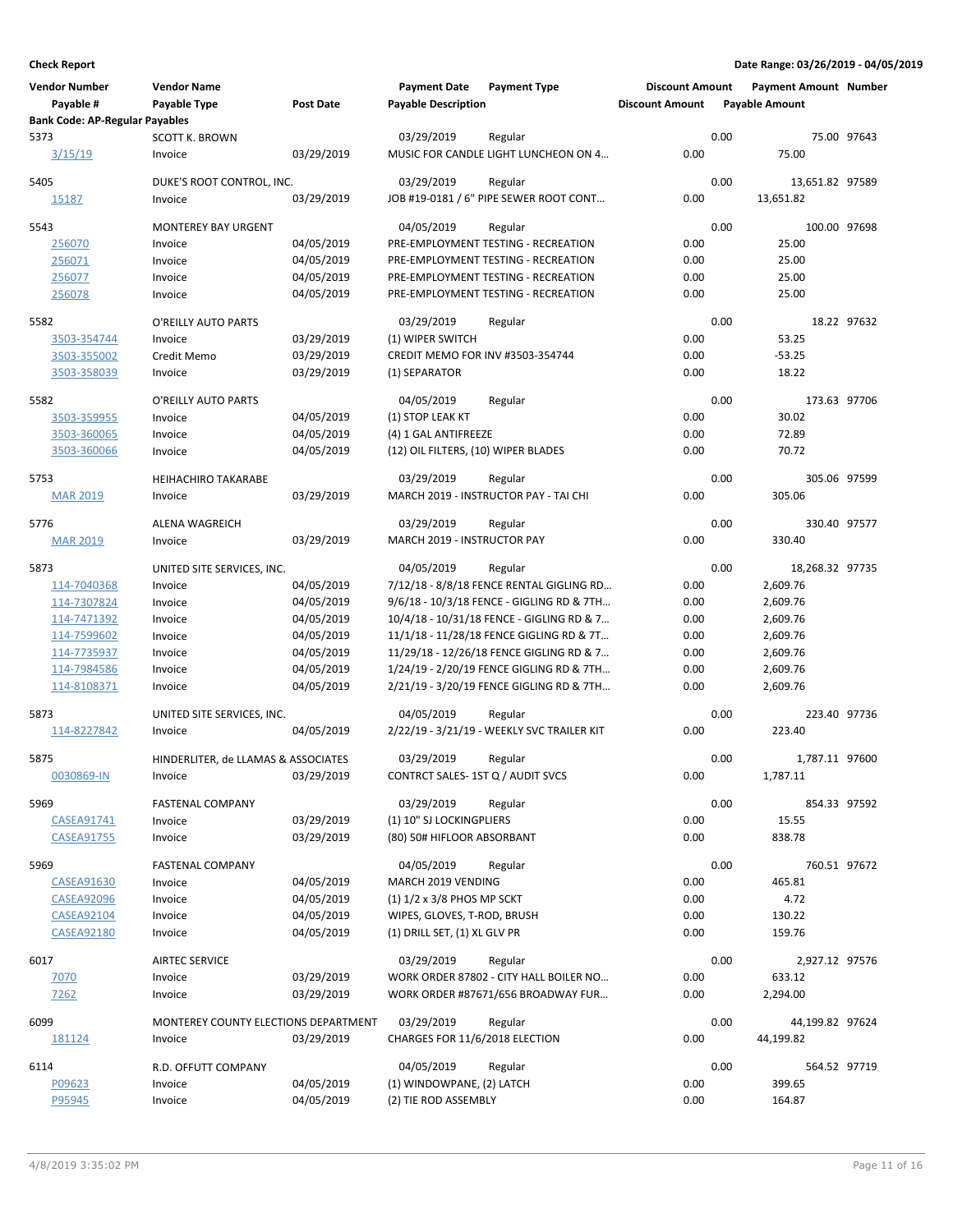| <b>Vendor Number</b>        | <b>Vendor Name</b>                 |                  | <b>Payment Date</b>                | <b>Payment Type</b>                     | <b>Discount Amount</b> |      | <b>Payment Amount Number</b> |              |
|-----------------------------|------------------------------------|------------------|------------------------------------|-----------------------------------------|------------------------|------|------------------------------|--------------|
| Payable #                   | Payable Type                       | <b>Post Date</b> | <b>Payable Description</b>         |                                         | <b>Discount Amount</b> |      | <b>Payable Amount</b>        |              |
| 6162                        | KNORR SYSTEMS, INC.                |                  | 03/29/2019                         | Regular                                 |                        | 0.00 |                              | 207.83 97608 |
| SI210218                    | Invoice                            | 03/29/2019       | (1) NEW ROTARY FLOWSWITCH          |                                         | 0.00                   |      | 207.83                       |              |
| 6197                        | <b>U.S. BANK EQUIPMENT FINANCE</b> |                  | 03/29/2019                         | Regular                                 |                        | 0.00 |                              | 984.70 97650 |
| 380427906                   | Invoice                            | 03/29/2019       | 986 HILBY AVE COPIER               |                                         | 0.00                   |      | 314.87                       |              |
| 380636597                   | Invoice                            | 03/29/2019       | P.D. COPIERS                       |                                         | 0.00                   |      | 518.00                       |              |
| 380669465                   | Invoice                            | 03/29/2019       | <b>ENGINEERING COPIER</b>          |                                         | 0.00                   |      | 151.83                       |              |
| 6284                        | JOHNSON ELECTRONICS                |                  | 03/29/2019                         | Regular                                 |                        | 0.00 |                              | 245.16 97604 |
| 416738                      | Invoice                            | 03/29/2019       | 986 HILBY AVE - WORK ORDER 56651   |                                         | 0.00                   |      | 245.16                       |              |
| 6284                        | <b>JOHNSON ELECTRONICS</b>         |                  | 04/05/2019                         | Regular                                 |                        | 0.00 |                              | 84.00 97685  |
| 4069377                     | Invoice                            | 04/05/2019       |                                    | QUARTRLY FIRE ALARM MONITORING (MAR     | 0.00                   |      | 84.00                        |              |
| 6324                        | <b>SUPPLYWORKS</b>                 |                  | 03/29/2019                         | Regular                                 |                        | 0.00 | 2,234.06 97647               |              |
| 481030682                   | Invoice                            | 03/29/2019       | (6) MED RECT WASTEBASKET           |                                         | 0.00                   |      | 56.44                        |              |
| 481276889                   | Invoice                            | 03/29/2019       | (36) STD RETRACTABLE UTILITY KNIFE |                                         | 0.00                   |      | 144.86                       |              |
| 483083283                   | Invoice                            | 03/29/2019       | <b>BATHROOM CLEANING SUPPLIES</b>  |                                         | 0.00                   |      | 2,032.76                     |              |
| 6379                        | MARINA COAST WATER DISTRICT        |                  | 03/29/2019                         | Regular                                 |                        | 0.00 | 1,398.95 97613               |              |
| <u>2/1/19 - 2/28/19</u>     | Invoice                            | 03/29/2019       | MISC ACCTS - CITY OF SEASIDE       |                                         | 0.00                   |      | 1,398.95                     |              |
| 6477                        | ROBERT S. JAQUES                   |                  | 03/29/2019                         | Regular                                 |                        | 0.00 | 5,250.00 97640               |              |
| 01/02/19-02/01/19 Invoice   |                                    | 03/29/2019       | 01/02/19-02/01/19 WATERMASTER      |                                         | 0.00                   |      | 5,250.00                     |              |
| 6477                        | ROBERT S. JAQUES                   |                  | 04/05/2019                         | Regular                                 |                        | 0.00 | 7,200.00 97721               |              |
| 03/02/19-03/29/19 Invoice   |                                    | 04/05/2019       |                                    | 03/02/19-03/29/19 WATERMASTER TECH P    | 0.00                   |      | 7,200.00                     |              |
| 6553                        | <b>COMCAST</b>                     |                  | 04/05/2019                         | Regular                                 |                        | 0.00 |                              | 270.88 97663 |
| $4/2/19 - 5/1/19$           | Invoice                            | 04/05/2019       |                                    | ACCT #8155 10 027 0272432; 3/27/19 BILL | 0.00                   |      | 270.88                       |              |
| 6602                        | <b>NANCY MELTON</b>                |                  | 03/29/2019                         | Regular                                 |                        | 0.00 |                              | 145.60 97628 |
| <b>MAR 2019</b>             | Invoice                            | 03/29/2019       |                                    | MARCH 2019 - INSTRUCTOR PAY - GENTLE Y  | 0.00                   |      | 145.60                       |              |
|                             |                                    |                  |                                    |                                         |                        |      |                              |              |
| 6671                        | <b>VERIZON WIRELESS</b>            |                  | 04/05/2019                         | Regular                                 | 0.00                   | 0.00 | 130.24                       | 871.48 97739 |
| 9826845537                  | Invoice                            | 04/05/2019       |                                    | ACCT #742264136-00001; 03/06/19 - 03/23 |                        |      |                              |              |
| 9826847038                  | Invoice                            | 04/05/2019       |                                    | ACCT #772515511-00005; 02/24/19 - 03/23 | 0.00                   |      | 60.21                        |              |
| 9826847039                  | Invoice                            | 04/05/2019       |                                    | ACCT #772515511-00006; 02/24/19 - 03/23 | 0.00                   |      | 513.27                       |              |
| 9826847040                  | Invoice                            | 04/05/2019       |                                    | ACCT #772515511-00007; 02/24/19 - 03/23 | 0.00                   |      | 56.33                        |              |
| 9826847041                  | Invoice                            | 04/05/2019       |                                    | ACCT #772515511-00008; 02/24/19 - 03/23 | 0.00                   |      | 111.43                       |              |
| 6671                        | <b>VERIZON WIRELESS</b>            |                  | 04/05/2019                         | Regular                                 |                        | 0.00 |                              | 778.52 97740 |
| 9826847036                  | Invoice                            | 04/05/2019       |                                    | ACCT #772515511-00003; 02/24/19 - 3/23/ | 0.00                   |      | 778.52                       |              |
| 6747                        | <b>AT&amp;T MOBILITY</b>           |                  | 04/05/2019                         | Regular                                 |                        | 0.00 | 1,896.87 97653               |              |
| $02/09/19 - 03/08/$ Invoice |                                    | 04/05/2019       |                                    | ACCT #287021335618/ INV #287021335618   | 0.00                   |      | 677.91                       |              |
| $2/9/19 - 3/8/19$           | Invoice                            | 04/05/2019       |                                    | ACCT #287256319516/INV #287256319516X   | 0.00                   |      | 1,218.96                     |              |
| 6747                        | <b>AT&amp;T MOBILITY</b>           |                  | 04/05/2019                         | Regular                                 |                        | 0.00 | 559.30 97654                 |              |
| 02/09/19-03/08/19 Invoice   |                                    | 04/05/2019       |                                    | ACCT #287272498122/INV #287272498122X   | 0.00                   |      | 559.30                       |              |
| 7044                        | CSG CONSULTANTS, INC.              |                  | 03/29/2019                         | Regular                                 |                        | 0.00 | 2,205.00 97584               |              |
| <u>23489</u>                | Invoice                            | 03/29/2019       |                                    | 01/26/2019 - 02/22/2019 - MICHAEL SNOW  | 0.00                   |      | 2,205.00                     |              |
| 7135                        | MONTEREY SANITARY SUPPLY, INC.     |                  | 04/05/2019                         | Regular                                 |                        | 0.00 |                              | 243.83 97704 |
| 11856                       | Invoice                            | 04/05/2019       |                                    | MONTHLY MEDICAL WASTE SVC - 2/26/19     | 0.00                   |      | 99.00                        |              |
| 12002                       | Invoice                            | 04/05/2019       |                                    | MONTHLY MEDICAL WASTE SVC - 3/26/19     | 0.00                   |      | 144.83                       |              |
| 7173                        | CORIX WATER PRODUCTS (US) INC.     |                  | 03/29/2019                         | Regular                                 |                        | 0.00 |                              | 64.89 97583  |
| 17913005179                 | Invoice                            | 03/29/2019       |                                    | (1) PIPELINE PROD 5/8 MANHOLE HOOK 33"  | 0.00                   |      | 64.89                        |              |
| 7173                        | CORIX WATER PRODUCTS (US) INC.     |                  | 04/05/2019                         | Regular                                 |                        | 0.00 | 2,233.11 97666               |              |
| 17913006321                 | Invoice                            | 04/05/2019       |                                    | SUPPLIES FOR SKYVIEW DR. PIPE PROJECT   | 0.00                   |      | 2,233.11                     |              |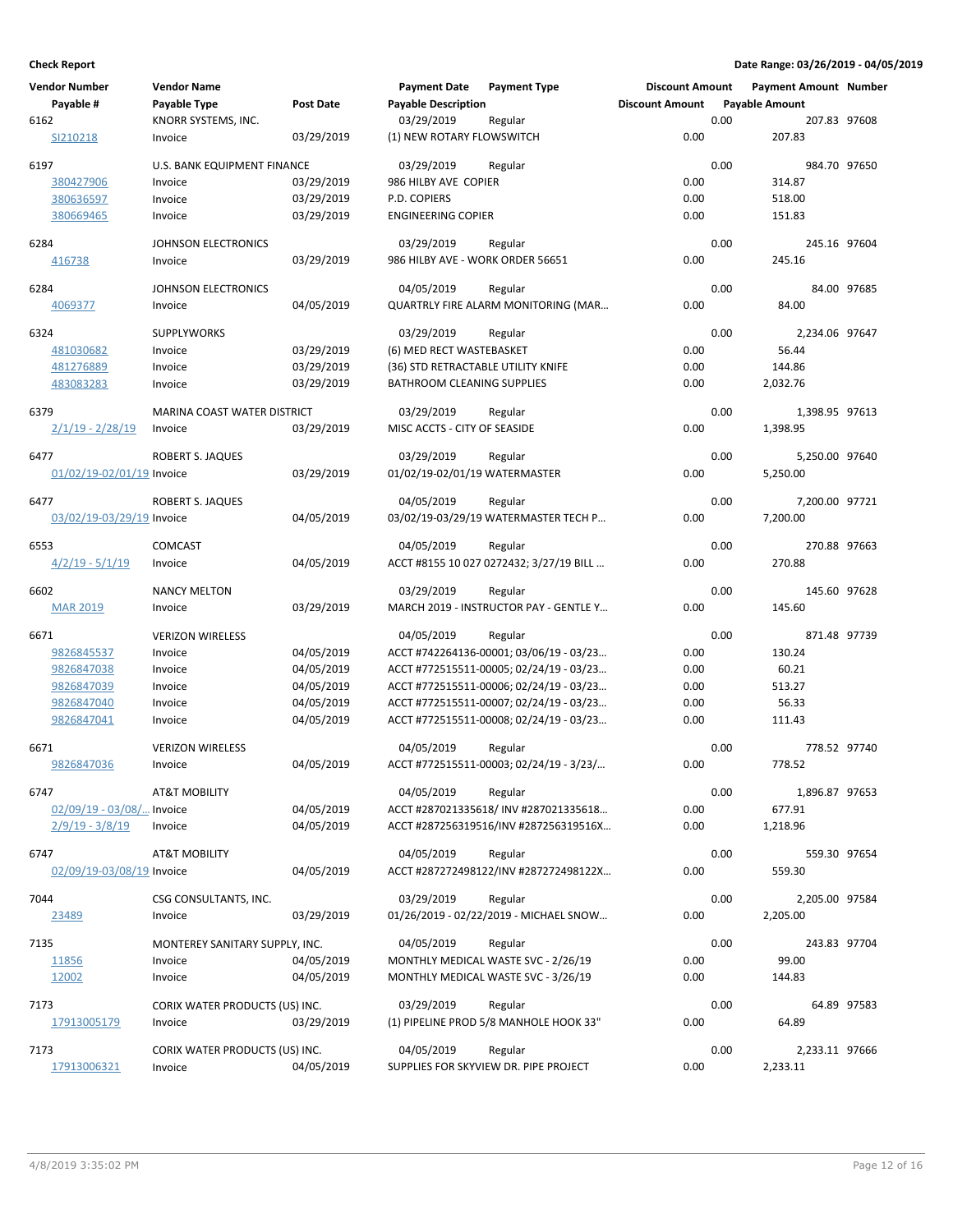| <b>Vendor Number</b> | <b>Vendor Name</b>             |                  | <b>Payment Date</b>                            | <b>Payment Type</b>                    | <b>Discount Amount</b> |      | <b>Payment Amount Number</b> |             |
|----------------------|--------------------------------|------------------|------------------------------------------------|----------------------------------------|------------------------|------|------------------------------|-------------|
| Payable #            | Payable Type                   | <b>Post Date</b> | <b>Payable Description</b>                     |                                        | <b>Discount Amount</b> |      | <b>Payable Amount</b>        |             |
| 7505                 | MONTEREY BAY ANALYTICAL SVCS.  |                  | 04/05/2019                                     | Regular                                |                        | 0.00 |                              | 26.00 97696 |
| 19031238             | Invoice                        | 04/05/2019       |                                                | SEASIDE MWS SAMPLES RCVD ON 3/12/19    | 0.00                   |      | 26.00                        |             |
| 7554                 | <b>LADIES FIRST</b>            |                  | 03/29/2019                                     | Regular                                |                        | 0.00 | 2,500.00 97611               |             |
| 3/21/19 COUNCIL      | Invoice                        | 03/29/2019       |                                                | MAYOR YOUTH FUND APPROVED AT 3/21/19   | 0.00                   |      | 2,500.00                     |             |
| 7557                 | PENINSULA CADILLAC/CHEVROLET   |                  | 04/05/2019                                     | Regular                                |                        | 0.00 | 320.00 97713                 |             |
| CVCS32411            | Invoice                        | 04/05/2019       | TAG #791; 2005 CHEVY TRUCK / TAHOE             |                                        | 0.00                   |      | 160.00                       |             |
| <b>CVCS32592</b>     | Invoice                        | 04/05/2019       | TAG #678; 2017 CHEVY TRUCK/TAHOE               |                                        | 0.00                   |      | 160.00                       |             |
|                      |                                |                  |                                                |                                        |                        |      |                              |             |
| 7628                 | <b>WILLIAM A. SPENCER</b>      |                  | 03/29/2019                                     | Regular                                |                        | 0.00 |                              | 75.00 97651 |
| <u>3/19/19</u>       | Invoice                        | 03/29/2019       |                                                | PERFORM FOR SR. CANDLELIGHT LUNCH ON   | 0.00                   |      | 75.00                        |             |
| 7644                 | <b>COMCAST BUSINESS</b>        |                  | 04/05/2019                                     | Regular                                |                        | 0.00 | 4,226.02 97664               |             |
| 78124134             | Invoice                        | 04/05/2019       | ACCT #939827683; 3/15/19 - 4/14/19             |                                        | 0.00                   |      | 4,226.02                     |             |
| 7714                 | <b>TODD GROUNDWATER</b>        |                  | 03/29/2019                                     | Regular                                |                        | 0.00 | 2,348.75 97648               |             |
| 74102 12-18          | Invoice                        | 03/29/2019       |                                                | DEC 2018 - GROUNDWATER MODELING PEE    | 0.00                   |      | 1,258.75                     |             |
| 74103 01-19          | Invoice                        | 03/29/2019       |                                                | JAN 2019 - HYDROGEOLGIC CONSULTING SV  | 0.00                   |      | 1,090.00                     |             |
|                      |                                |                  |                                                |                                        |                        |      |                              |             |
| 7714                 | <b>TODD GROUNDWATER</b>        |                  | 04/05/2019                                     | Regular                                |                        | 0.00 | 138.75 97731                 |             |
| 74103 02-19          | Invoice                        | 04/05/2019       | FEB 2019 - SEASIDE BASIN PR 2019               |                                        | 0.00                   |      | 138.75                       |             |
| 7924                 | <b>ROSA JONG</b>               |                  | 03/29/2019                                     | Regular                                |                        | 0.00 | 100.80 97641                 |             |
| <b>FEB 2019.</b>     | Invoice                        | 03/29/2019       |                                                | FEB 2019 (REMAINDER) INSTRUCTOR PAY -  | 0.00                   |      | 16.80                        |             |
| <b>MAR 2019</b>      | Invoice                        | 03/29/2019       |                                                | MARCH 2019 - INSTRUCTOR PAY - ZUMBA    | 0.00                   |      | 84.00                        |             |
| 7948                 | <b>BRONWYN KATHRYN NIELSON</b> |                  | 04/05/2019                                     | Regular                                |                        | 0.00 |                              | 58.50 97658 |
| 107222               | Invoice                        | 04/05/2019       | <b>ACTIVITY REFUND - SWIM LESSONS</b>          |                                        | 0.00                   |      | 58.50                        |             |
|                      |                                |                  |                                                |                                        |                        |      |                              |             |
| 8014                 | PAXTON ASSOCIATES              |                  | 03/29/2019                                     | Regular                                |                        | 0.00 | 3,300.00 97637               |             |
| 1313                 | Invoice                        | 03/29/2019       |                                                | 12/26/18-01/25/19 WATERMASTER ADMIN    | 0.00                   |      | 3,300.00                     |             |
| 8014                 | PAXTON ASSOCIATES              |                  | 04/05/2019                                     | Regular                                |                        | 0.00 | 2,875.00 97711               |             |
| 1323                 | Invoice                        | 04/05/2019       |                                                | 02/26/19-03/25/19 WATERMASTER ADMIN    | 0.00                   |      | 2,875.00                     |             |
| 8022                 | JEFF K. BILLS                  |                  |                                                |                                        |                        | 0.00 | 800.00 97683                 |             |
| 2731519              | Invoice                        | 04/05/2019       | 04/05/2019<br>(2) SUREHIRE ASSESSMENTS 3/15/19 | Regular                                | 0.00                   |      | 800.00                       |             |
|                      |                                |                  |                                                |                                        |                        |      |                              |             |
| 8192                 | <b>HEATHER HARDEE</b>          |                  | 04/05/2019                                     | Regular                                |                        | 0.00 | 885.00 97681                 |             |
| SSPD19-01            | Invoice                        | 04/05/2019       |                                                | 1/31/19 - 2/19/19 PRE-EMPLYMNT POLYGR  | 0.00                   |      | 885.00                       |             |
| 8273                 | SMILE BUSINESS PRODUCTS, INC.  |                  | 03/29/2019                                     | Regular                                |                        | 0.00 | 177.15 97645                 |             |
| 722515               | Invoice                        | 03/29/2019       | ENG COPIER - SHARP / MX-3070N                  |                                        | 0.00                   |      | 177.15                       |             |
|                      |                                |                  |                                                |                                        |                        |      |                              |             |
| 8273                 | SMILE BUSINESS PRODUCTS, INC.  |                  | 04/05/2019                                     | Regular                                |                        | 0.00 | 130.87 97727                 |             |
| 722514               | Invoice                        | 04/05/2019       | 440 HARCOURT / SHARP/MX-M904                   |                                        | 0.00                   |      | 130.87                       |             |
| 8338                 | <b>FEDEX</b>                   |                  | 04/05/2019                                     | Regular                                |                        | 0.00 |                              | 53.59 97673 |
| 6-490-65387          | Invoice                        | 04/05/2019       |                                                | ACCT #1750-2541-3 / SHIPMENT ON 3/6/20 | 0.00                   |      | 53.59                        |             |
| 8361                 | SPEAKWRITE LLC                 |                  | 04/05/2019                                     | Regular                                |                        | 0.00 | 1,389.76 97729               |             |
| eae61787             | Invoice                        | 04/05/2019       |                                                | FEB/MAR 2019 - BILLING ACCT GrpLECASSP | 0.00                   |      | 1,389.76                     |             |
|                      |                                |                  |                                                |                                        |                        |      |                              |             |
| 8368                 | <b>KOSMONT COMPANIES</b>       |                  | 03/29/2019                                     | Regular                                |                        | 0.00 | 1,030.90 97609               |             |
| 1702.7 019           | Invoice                        | 03/29/2019       | FEB 2019 - PROJECT 1702.7 - EIFD               |                                        | 0.00                   |      | 1,030.90                     |             |
| 8368                 | KOSMONT COMPANIES              |                  | 04/05/2019                                     | Regular                                |                        | 0.00 | 4,916.60 97689               |             |
| 1702.7 013           | Invoice                        | 04/05/2019       | AUGUST 2018 - PROJECT 1702.7 - EIFD            |                                        | 0.00                   |      | 1,586.00                     |             |
| 1702.7 016           | Invoice                        | 04/05/2019       | NOV 2018 - PROJECT 1702.7 - EIFD               |                                        | 0.00                   |      | 3,330.60                     |             |
|                      |                                |                  |                                                |                                        |                        |      |                              |             |
| 8380                 | SOUTHEASTERN SECURITY          |                  | 04/05/2019                                     | Regular                                |                        | 0.00 | 111.00 97728                 |             |
| 142307               | Invoice                        | 04/05/2019       | MARCH 2019 - (6) APPLICANT PROFILES            |                                        | 0.00                   |      | 111.00                       |             |
| 8498                 | <b>S&amp;S WORLDWIDE</b>       |                  | 03/29/2019                                     | Regular                                |                        | 0.00 | 194.05 97642                 |             |
| IN100047496          | Invoice                        | 03/29/2019       |                                                | (2) TEAM TRANSPORT CHALLENGE, (1) CAMP | 0.00                   |      | 194.05                       |             |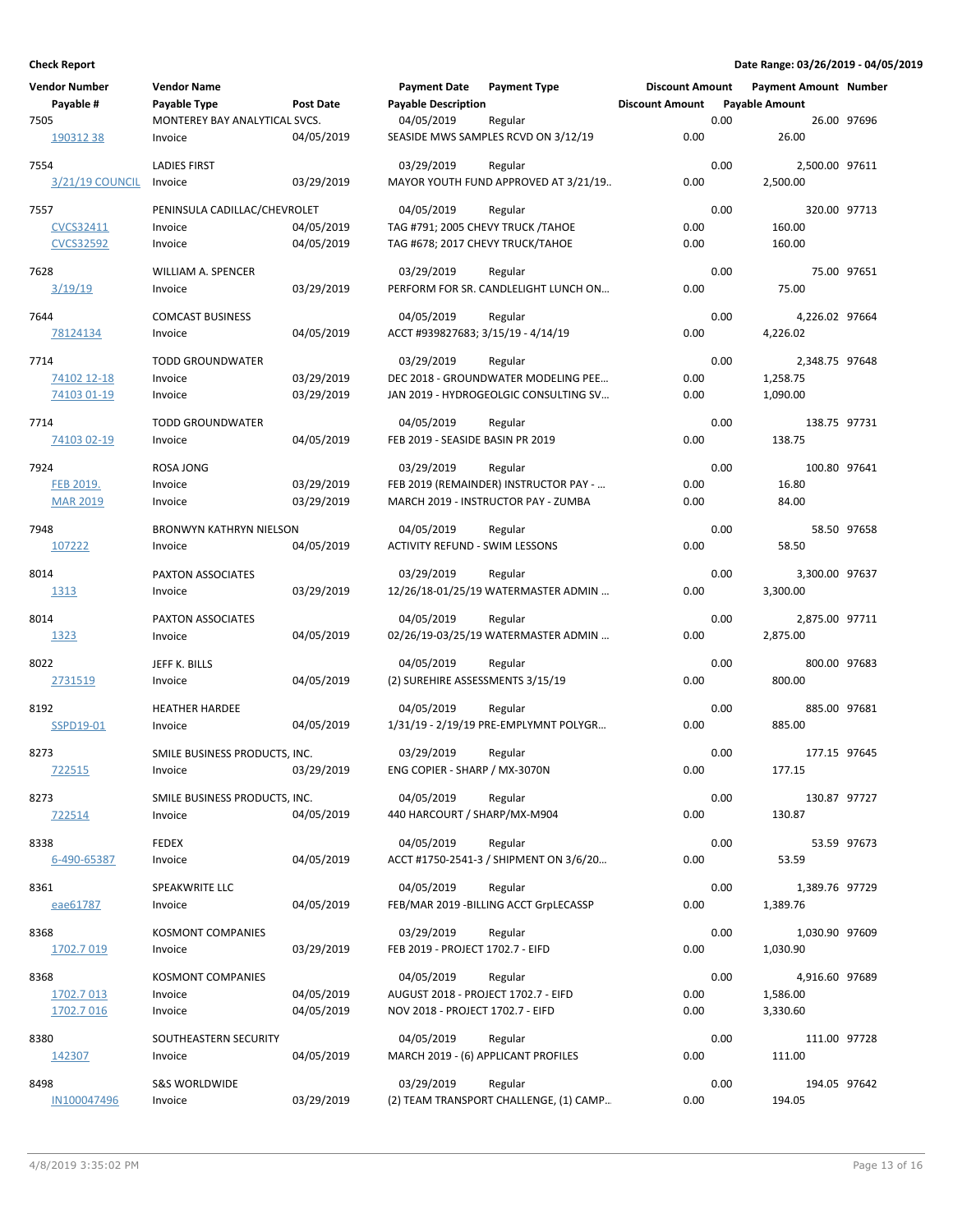| <b>Vendor Number</b> | <b>Vendor Name</b>                                    |                  | <b>Payment Date</b>              | <b>Payment Type</b>                        | <b>Discount Amount</b> |      | Payment Amount Number |             |
|----------------------|-------------------------------------------------------|------------------|----------------------------------|--------------------------------------------|------------------------|------|-----------------------|-------------|
| Payable #            | Payable Type                                          | <b>Post Date</b> | <b>Payable Description</b>       |                                            | <b>Discount Amount</b> |      | <b>Payable Amount</b> |             |
| 8512                 | <b>CALIFORNIA TOWING &amp; TRANSPORT</b>              |                  | 04/05/2019                       | Regular                                    |                        | 0.00 | 650.00 97660          |             |
| 186457               | Invoice                                               | 04/05/2019       |                                  | INCIDENT #TM1901014; EVIDENCE 3/9/19       | 0.00                   |      | 400.00                |             |
| 186904               | Invoice                                               | 04/05/2019       | LAGUNA GRANDE PARK 3/25/2019     |                                            | 0.00                   |      | 250.00                |             |
|                      |                                                       |                  |                                  |                                            |                        |      |                       |             |
| 8526                 | U.S. BANK ST. PAUL                                    |                  | 04/05/2019                       | Regular                                    |                        | 0.00 | 263,746.26 97733      |             |
| 1381087              | Invoice                                               | 04/05/2019       |                                  | ACCT #267664000 / DEBT SVC PAYMENT 5/1     | 0.00                   |      | 263,746.26            |             |
|                      |                                                       |                  |                                  |                                            |                        |      |                       |             |
| 8755                 | TRUST TWO - CORONA 1997 TRUST                         |                  | 03/29/2019                       | Regular                                    |                        | 0.00 | 2,730.00 97649        |             |
| INV0003131           | Invoice                                               | 03/01/2019       |                                  | APRIL 2019 RENT FOR 656 BROADWAY AVE       | 0.00                   |      | 2,730.00              |             |
| 8791                 | <b>MONTEREY ONE WATER</b>                             |                  | 03/29/2019                       | Regular                                    |                        | 0.00 | 473.14 97625          |             |
| 22-000082 FEB'19     | Invoice                                               | 03/29/2019       |                                  | ACCT #22-000082- FEB 2019 0 BIOCELL WAS    | 0.00                   |      | 473.14                |             |
|                      |                                                       |                  |                                  |                                            |                        |      |                       |             |
| 8892                 | NCI AFFILIATES, INC.                                  |                  | 03/29/2019                       | Regular                                    |                        | 0.00 | 1,042.00 97629        |             |
| 8297                 | Invoice                                               | 03/29/2019       |                                  | FEB 2019 - CREW PROVIDED GROUNDS MAI       | 0.00                   |      | 1,042.00              |             |
|                      |                                                       |                  |                                  |                                            |                        |      |                       |             |
| 8941                 | <b>MISTY BRADSHAW</b>                                 |                  | 04/05/2019                       | Regular                                    |                        | 0.00 |                       | 30.55 97695 |
| LIVE SCAN            | Invoice                                               | 08/30/2018       |                                  | REIMBURSEMENT FOR FINGERPRINTING 08/       | 0.00                   |      | 30.55                 |             |
| 8953                 | PACIFIC ENGINEERING GROUP, INC.                       |                  | 03/29/2019                       | Regular                                    |                        | 0.00 |                       | 77.50 97633 |
| 181391               | Invoice                                               | 03/29/2019       |                                  | 18-139 PARK SIGN FOR CITY OF SEASIDE       | 0.00                   |      | 77.50                 |             |
|                      |                                                       |                  |                                  |                                            |                        |      |                       |             |
| 8979                 | ERROL L. MONTGOMERY & ASSOCIATES, INC.                |                  | 03/29/2019                       | Regular                                    |                        | 0.00 | 3,095.00 97591        |             |
| 9150-19-1A           | Invoice                                               | 03/29/2019       |                                  | JAN 2019 - GENERAL CONSULTING & TAC -      | 0.00                   |      | 3,095.00              |             |
|                      |                                                       |                  |                                  |                                            |                        |      |                       |             |
| 8979                 | ERROL L. MONTGOMERY & ASSOCIATES, INC.                |                  | 04/05/2019                       | Regular                                    |                        | 0.00 | 987.50 97671          |             |
| 9150-19-2A           | Invoice                                               | 04/05/2019       |                                  | FEB 2019 - GEN CONSULTING & TAC / RFS 2    | 0.00                   |      | 987.50                |             |
| 8980                 |                                                       |                  |                                  |                                            |                        | 0.00 | 3,892.00 97655        |             |
|                      | <b>ATHENA OCCMED</b>                                  |                  | 04/05/2019                       | Regular                                    | 0.00                   |      |                       |             |
| 1162                 | Invoice                                               | 04/05/2019       | (3) HAZMAT FIRE EXAMS            |                                            |                        |      | 2,470.50              |             |
| 1167                 | Invoice                                               | 04/05/2019       |                                  | (1) HAZMAT FIRE EXAM, (1) ANNUAL EXAM      | 0.00                   |      | 1,421.50              |             |
| 8995                 | <b>ABBY BUKOFZER</b>                                  |                  | 03/29/2019                       | Regular                                    |                        | 0.00 | 134.40 97574          |             |
| <b>MAR 2019</b>      | Invoice                                               | 03/29/2019       |                                  | MARCH 2019 - INSTRUCTOR PAY - ISRAELI F    | 0.00                   |      | 134.40                |             |
|                      |                                                       |                  |                                  |                                            |                        |      |                       |             |
| 9011                 | PROJECT DIMENSIONS, INC.                              |                  | 03/29/2019                       | Regular                                    |                        | 0.00 | 39,699.60 97639       |             |
| 49373                | Invoice                                               | 03/29/2019       |                                  | FEB 2019 - CUTINO PARK PROJECT - PH I      | 0.00                   |      | 39,699.60             |             |
|                      |                                                       |                  |                                  |                                            |                        |      |                       |             |
| 9046                 | JONATHAN GABRIEL WIZARD                               |                  | 03/29/2019                       | Regular                                    |                        | 0.00 | 128.55 97606          |             |
| 3/28/19 TRAVEL       | Invoice                                               | 03/29/2019       |                                  | TRAVEL REIMBURSEMENT FOR LOCC 3/28/19      | 0.00                   |      | 128.55                |             |
| 9051                 | A & B FIRE PROTECTION AND SAFETY INC.                 |                  | 03/29/2019                       | Regular                                    |                        | 0.00 | 10,500.00 97573       |             |
| 1318684-IN           | Invoice                                               | 03/29/2019       |                                  | 10/31/18-11/5/18 FIRE SPRINKLER INSPECT    | 0.00                   |      | 4,750.00              |             |
| 1318824-IN           | Invoice                                               | 03/29/2019       |                                  | INSPECTION OF FIRE SPRINKLER (6 LOCS)      | 0.00                   |      | 5,750.00              |             |
|                      |                                                       |                  |                                  |                                            |                        |      |                       |             |
| 9080                 | FJM TRUCK REPAIR, INC.                                |                  | 03/29/2019                       | Regular                                    |                        | 0.00 | 3,243.34 97595        |             |
| US001005329          | Invoice                                               | 03/29/2019       |                                  | 77"x12' SINGLE AXLE UTILITY 3K(U7) TRAILER | 0.00                   |      | 3,243.34              |             |
|                      |                                                       |                  |                                  |                                            |                        |      |                       |             |
| 9096                 | FOOD BROKERS INT'L.                                   |                  | 04/05/2019                       | Regular                                    |                        | 0.00 | 2,126.88 97675        |             |
| $\overline{2}$       | Invoice                                               | 04/05/2019       |                                  | (15) HOTEL ROOMS - REMAINDER OF BALAN      | 0.00                   |      | 2,126.88              |             |
| 9124                 | SEASIDE HIGH SCHOOL BLACK STUDENT ALLIANCE 03/29/2019 |                  |                                  | Regular                                    |                        | 0.00 | 3,000.00 97644        |             |
| 3/21/19 COUNCIL      | Invoice                                               | 03/29/2019       |                                  | MAYOR'S YOUTH FUND APPROVED AT 3/21        | 0.00                   |      | 3,000.00              |             |
|                      |                                                       |                  |                                  |                                            |                        |      |                       |             |
| 9143                 | <b>GOLDEN STATE EMERGENCY VEHICLE SERVICE</b>         |                  | 03/29/2019                       | Regular                                    |                        | 0.00 |                       | 62.91 97596 |
| CI016101             | Invoice                                               | 03/29/2019       | (1) LATCH, SLAM, SOUTHCO SOUTHCO |                                            | 0.00                   |      | 62.91                 |             |
|                      |                                                       |                  |                                  |                                            |                        |      |                       |             |
| 9144                 | J. T. MASON                                           |                  | 03/29/2019                       | Regular                                    |                        | 0.00 | 150.00 97603          |             |
| 106683               | Invoice                                               | 03/29/2019       |                                  | DEPOSIT REFUND FOR 986 HILBY AVE. ON 3/    | 0.00                   |      | 150.00                |             |
| 9145                 | <b>MONTEREY CONDORS CLUB</b>                          |                  | 03/29/2019                       | Regular                                    |                        | 0.00 | 3,000.00 97623        |             |
| 3/21/19 COUNCIL      | Invoice                                               | 03/29/2019       |                                  | MAYOR'S YOUTH FUND APPROVED AT 3/21/       | 0.00                   |      | 3,000.00              |             |
|                      |                                                       |                  |                                  |                                            |                        |      |                       |             |
| 9146                 | NECOLE OLIVIO                                         |                  | 03/29/2019                       | Regular                                    |                        | 0.00 | 107.00 97630          |             |
| 106608               | Invoice                                               | 03/29/2019       |                                  | REFUND FOR YOUTH AFTERNOON LESSONS         | 0.00                   |      | 107.00                |             |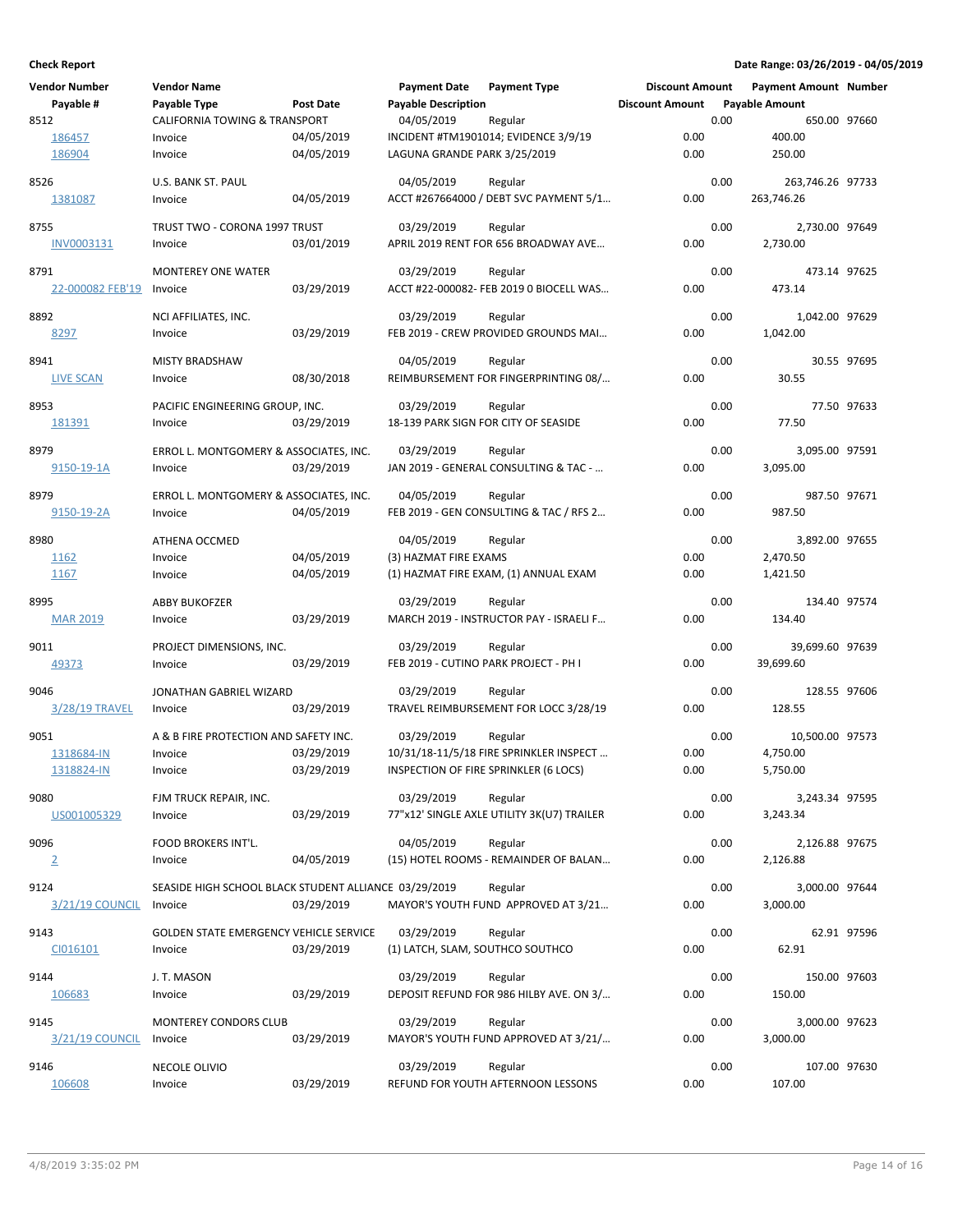| Vendor Number     | <b>Vendor Name</b>             |                  | <b>Payment Date</b>                  | <b>Payment Type</b>                      | <b>Discount Amount</b> | <b>Payment Amount Number</b> |                |
|-------------------|--------------------------------|------------------|--------------------------------------|------------------------------------------|------------------------|------------------------------|----------------|
| Payable #         | Payable Type                   | <b>Post Date</b> | <b>Payable Description</b>           |                                          | <b>Discount Amount</b> | <b>Payable Amount</b>        |                |
| 9148              | PAYNE, THEODORE & LIND         |                  | 04/05/2019                           | Regular                                  |                        | 0.00                         | 25.00 97712    |
| <b>INV0003132</b> | Invoice                        | 04/03/2019       |                                      | WATER DEPOSIT REFUND FOR 1415 MESCAL     | 0.00                   | 25.00                        |                |
| 9149              | REMICK, KARA                   |                  | 04/05/2019                           | Regular                                  |                        | 0.00                         | 20.96 97720    |
| <b>INV0003133</b> | Invoice                        | 04/03/2019       |                                      | WATER ACCT REFUND FOR 1781 HAVANA ST.    | 0.00                   | 20.96                        |                |
| 9150              | YOUNG, ANNE                    |                  | 04/05/2019                           | Regular                                  |                        | 0.00                         | 46.15 97743    |
| <b>INV0003134</b> | Invoice                        | 04/03/2019       |                                      | WATER ACCT REFUND FOR 1346 SKYVIEW D     | 0.00                   | 46.15                        |                |
| 9151              | <b>MARY DOUGHTY</b>            |                  | 04/05/2019                           | Regular                                  |                        | 0.00                         | 327.50 97691   |
| 34276             | Invoice                        | 04/05/2019       |                                      | 2015 FORD EXPLORER - TOWED FROM NATIV    | 0.00                   | 327.50                       |                |
| 9152              | CATALINA CHANNEL EXPRESS, INC. |                  | 04/05/2019                           | Regular                                  |                        | 0.00                         | 1,368.00 97662 |
| G0113652          | Invoice                        | 04/05/2019       |                                      | CITY OF SEASIDE EXCURSION 4/23 - 4/25/19 | 0.00                   | 1,368.00                     |                |
| 9153              | <b>BEN PEREZ</b>               |                  | 04/05/2019                           | Regular                                  |                        | 0.00                         | 1,000.00 97657 |
| 6691              | Invoice                        | 04/05/2019       | <b>BOND RELEASE FOR PERMIT #6691</b> |                                          | 0.00                   | 1,000.00                     |                |

### **Bank Code AP Summary**

|                       | Payable  | Payment  |                 |            |
|-----------------------|----------|----------|-----------------|------------|
| <b>Payment Type</b>   | Count    | Count    | <b>Discount</b> | Payment    |
| <b>Regular Checks</b> | 117      | 81       | 0.00            | 478,435.42 |
| <b>Manual Checks</b>  | 0        | 0        | 0.00            | 0.00       |
| <b>Voided Checks</b>  | 0        | 0        | 0.00            | 0.00       |
| <b>Bank Drafts</b>    | $\Omega$ | $\Omega$ | 0.00            | 0.00       |
| EFT's                 | $\Omega$ | 0        | 0.00            | 0.00       |
|                       | 117      | 81       | 0.00            | 478.435.42 |